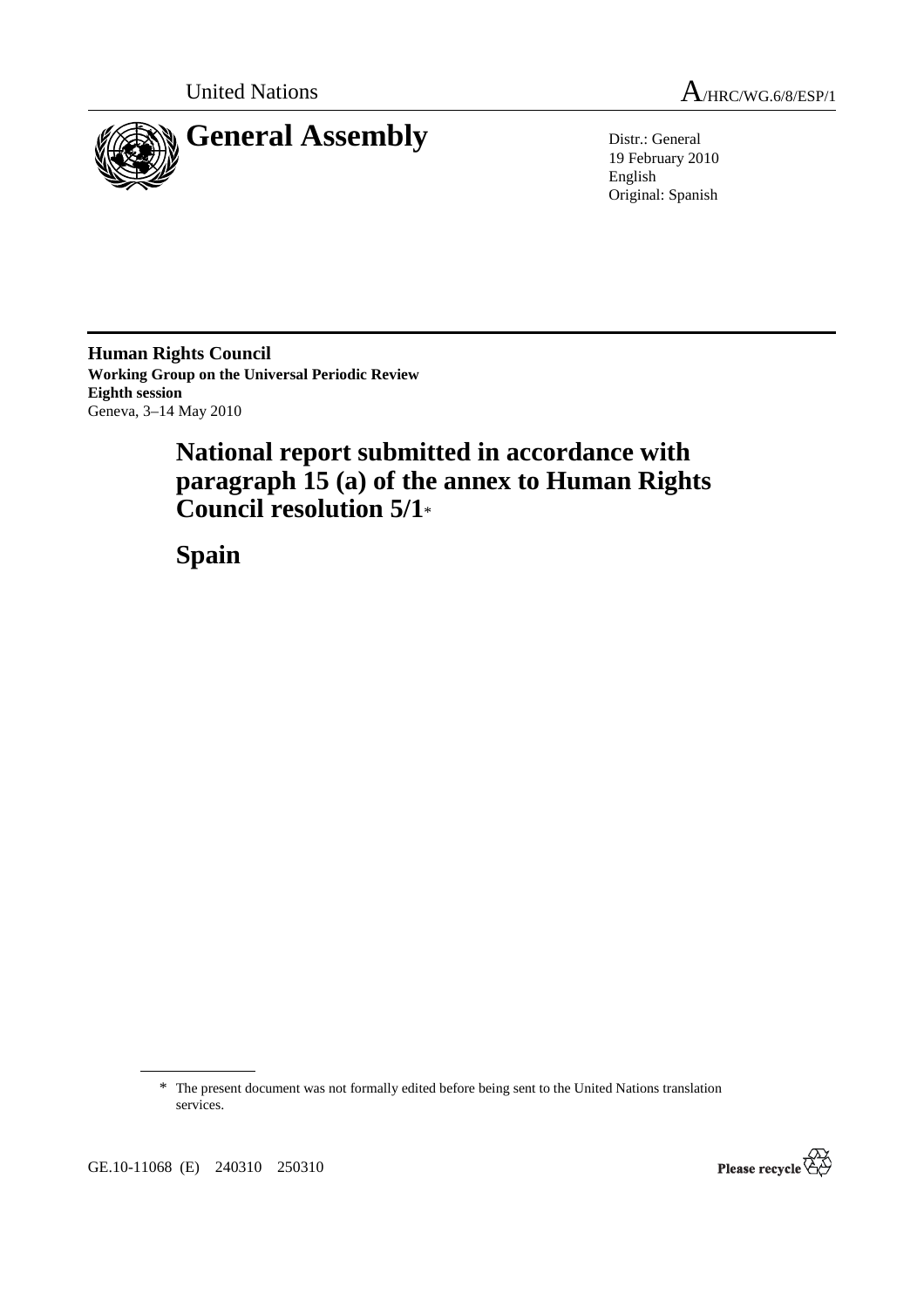#### A/HRC/WG.6/8/ESP/1

### Contents

|         |             |                                                                             | Page |  |  |  |
|---------|-------------|-----------------------------------------------------------------------------|------|--|--|--|
| I.      |             |                                                                             | 3    |  |  |  |
| $\Pi$ . |             |                                                                             | 3    |  |  |  |
| Ш.      |             |                                                                             | 5    |  |  |  |
| IV.     |             |                                                                             | 5    |  |  |  |
|         | А.          |                                                                             | 5    |  |  |  |
|         | <b>B.</b>   |                                                                             | 5    |  |  |  |
|         | C.          |                                                                             | 6    |  |  |  |
|         | D.          |                                                                             | 8    |  |  |  |
|         | Е.          |                                                                             | 9    |  |  |  |
|         | $F_{\cdot}$ | Equality between men and women, and non-discrimination on grounds of sexual | 10   |  |  |  |
|         | G.          |                                                                             | 13   |  |  |  |
|         | H.          |                                                                             | 13   |  |  |  |
|         | I.          |                                                                             | 14   |  |  |  |
|         | J.          |                                                                             | 16   |  |  |  |
|         | Κ.          |                                                                             | 17   |  |  |  |
| V.      |             |                                                                             | 18   |  |  |  |
| VI.     |             |                                                                             | 19   |  |  |  |
|         |             |                                                                             |      |  |  |  |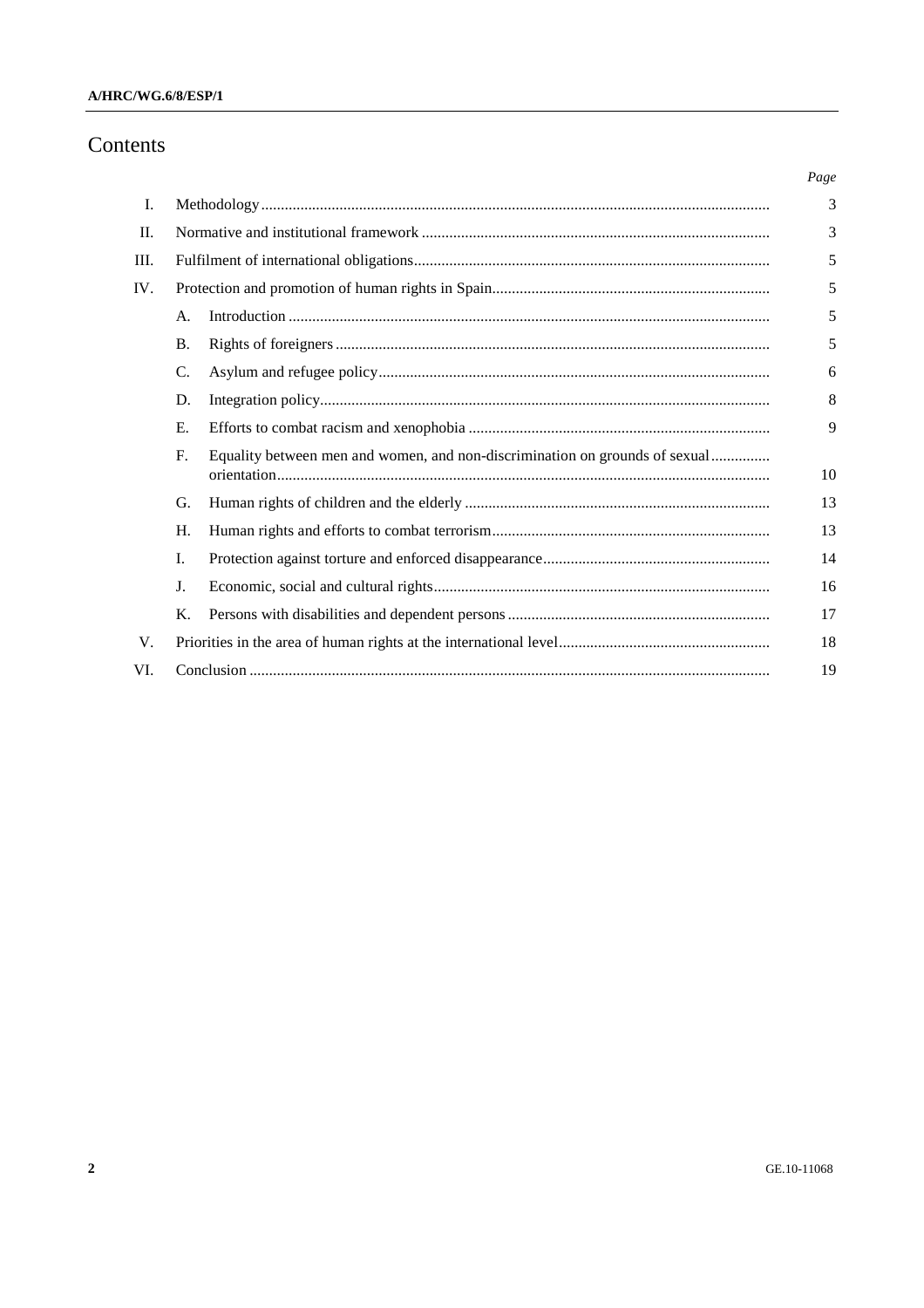## **I. Methodology**

1. The present report, submitted by Spain under the universal periodic review mechanism of the Human Rights Council, has been coordinated by the Directorate-General for the United Nations, Global Affairs and Human Rights of the Ministry of Foreign Affairs and Cooperation. In addition to the various departments of the Ministry, contributions have been made by the Office of the Prime Minister and the ministries of justice, the interior, education, health and social policy, labour and immigration, culture, the rural, marine and natural environment, housing, and equality.

2. Following the completion in September 2009 of an initial draft including contributions from the above-mentioned ministries, both the Ombudsman and Spanish human rights NGOs contributed comments and suggestions. The report was granted final approval by government lawyers from the Ministry of Justice.

### **II. Normative and institutional framework**

3. The general framework for the protection of human rights is provided by the Spanish Constitution, specifically title I (fundamental rights and duties), as supported by article 10.2 ("Provisions relating to the fundamental rights and liberties recognized by the Constitution shall be construed in conformity with the Universal Declaration of Human Rights and international treaties and agreements thereon ratified by Spain"). The Constitution provides a system of guarantees:

 (a) *Legislative guarantees*: according to article 53.1: "Only by an act which in any case must respect their essential content, may the exercise of such rights and freedoms be regulated." Furthermore, according to article 81, "organization acts are those relating to the implementation of fundamental rights and public freedoms" and "the adoption, amendment or repeal thereof shall require the overall majority of the Members of Congress in a final vote on the bill as a whole";

 (b) *Judicial guarantees*: article 53.2 provides a strengthened guarantee whereby any individual may assert a claim to protect the freedoms and rights recognized in article 14 and in the first section of chapter 2, by means of a preferential and summary procedure before the ordinary courts. The judicial function is entrusted to independent and impartial bodies specifically responsible for protecting human rights;

 (c) *Constitutional guarantees*: via an application for *amparo* before the Constitutional Court once judicial remedies have been exhausted;

(d) *Institutional guarantees*: demonstrated below.

4. The **Ombudsman** is defined in article 54 of the Constitution as a "High Commissioner of the Parliament, appointed to defend the rights contained in title I of the Constitution; for this purpose he or she may supervise the activity of the Administration and report thereon to the Parliament." In addition to this supervisory role, the Ombudsman, in his capacity as a defender of the rights of the individual, is authorized to lodge an application for *amparo* in respect of those rights (Constitution, art. 162, and Constitutional Court Act, art. 46). Similarly, the Ombudsman is entitled to lodge a constitutional challenge pursuant to article 162 of the Constitution, and is specially authorized to bring a habeas corpus procedure before the ordinary courts.

5. In the Spanish legal system, the **Public Prosecutor's Office** is the upholder of the law, as specified in article 124 of the Spanish Constitution, where it is stated that the Office "has the task of promoting the operation of the justice system in the defence of the rule of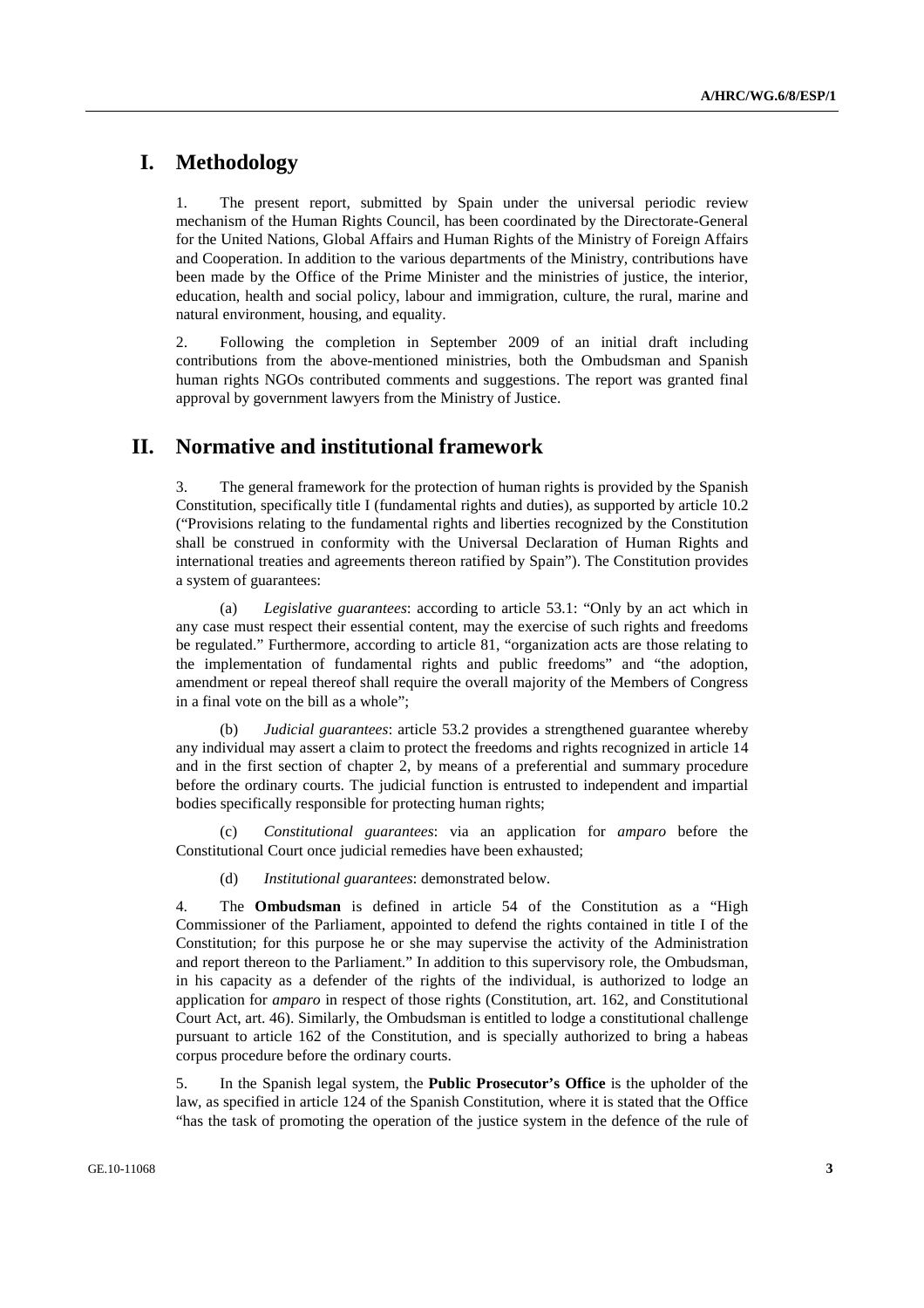law, of citizens' rights and of the public interest as safeguarded by the law, whether ex officio or at the request of interested parties, as well as that of protecting the independence of the courts and securing before them the satisfaction of social interest" by "discharging its duties through its own bodies in accordance with the principles of unity of operation and hierarchical subordination, subject in all cases to the principles of the rule of law and of impartiality".

6. **Parliamentary committees**: The Regulations of the Congress of Deputies, of 10 February 1982 (arts. 40 to 53), govern the competence of the Standing Constitutional Committee and the Standing Petitions Committee and authorize the latter to examine individual or collective petitions received by Congress.

7. In Spain, respect for human rights is strengthened by article 10.2 of the Constitution, according to which "provisions relating to the fundamental rights and liberties recognized by the Constitution shall be construed in conformity with the Universal Declaration of Human Rights and international treaties and agreements thereon ratified by Spain".

8. The above-mentioned system for protecting civil and political rights is supplemented by the international guarantee deriving from Spain's adherence to international agreements relating to the protection of those rights (see section III below, "Fulfilment of international obligations").

9. The **Human Rights Plan** is also of great importance. The Spanish Government felt it was time to follow up the proposal made in 1993 at the World Conference on Human Rights in Vienna, that States should prepare a national action plan identifying steps to improve the promotion and protection of human rights. The plan adopted on 12 December 2008 is open-ended in the sense that it is an ongoing process subject to periodic valuations and the inclusion of new proposals and commitments.

10. The plan is based on the Universal Declaration of Human Rights and on the instruments and resolutions of the United Nations and the Council of Europe. It takes a broad view of human rights that includes not only civil and political rights but also economic, social and cultural rights, as well as other emerging rights such as the right to a healthy environment, the right to peace or the right to water.<sup>1</sup>

11. The plan will initially be valid for the term of the current legislature (2008–2012). The Government has established a commission to follow up the plan, which will consist of representatives of the executive and civil society and will be chaired by the Secretary of State for Constitutional and Parliamentary Affairs. The commission will assess the implementation of the measures set forth in the plan and make proposals for inclusion in it. The Government may include new measures in the plan either on its own initiative or at the suggestion of the follow-up commission or private individuals. The commission will meet in plenary at least twice a year, once in the first half of the year and once in the second. It may also convene sector-specific meetings to assess practical aspects of the plan. The chair of the follow-up commission will appear once a year before the congressional constitutional committee to report on implementation of the commitments undertaken. The Ombudsman is expected to be given advance notice of the meetings of the commission, and of the agenda thereof, and can send an institutional representative at his discretion.

12. Finally, it should be noted that the lead human rights body in the Spanish Government is the **Human Rights Office** of the Directorate-General for the United Nations, Global Affairs and Human Rights (Ministry of Foreign Affairs and Cooperation), which is responsible for monitoring the implementation of the international human rights treaties and conventions signed by Spain. This task involves producing periodic reports, promoting studies and activities in this area, and providing relevant advice in close cooperation with other government departments and civil society.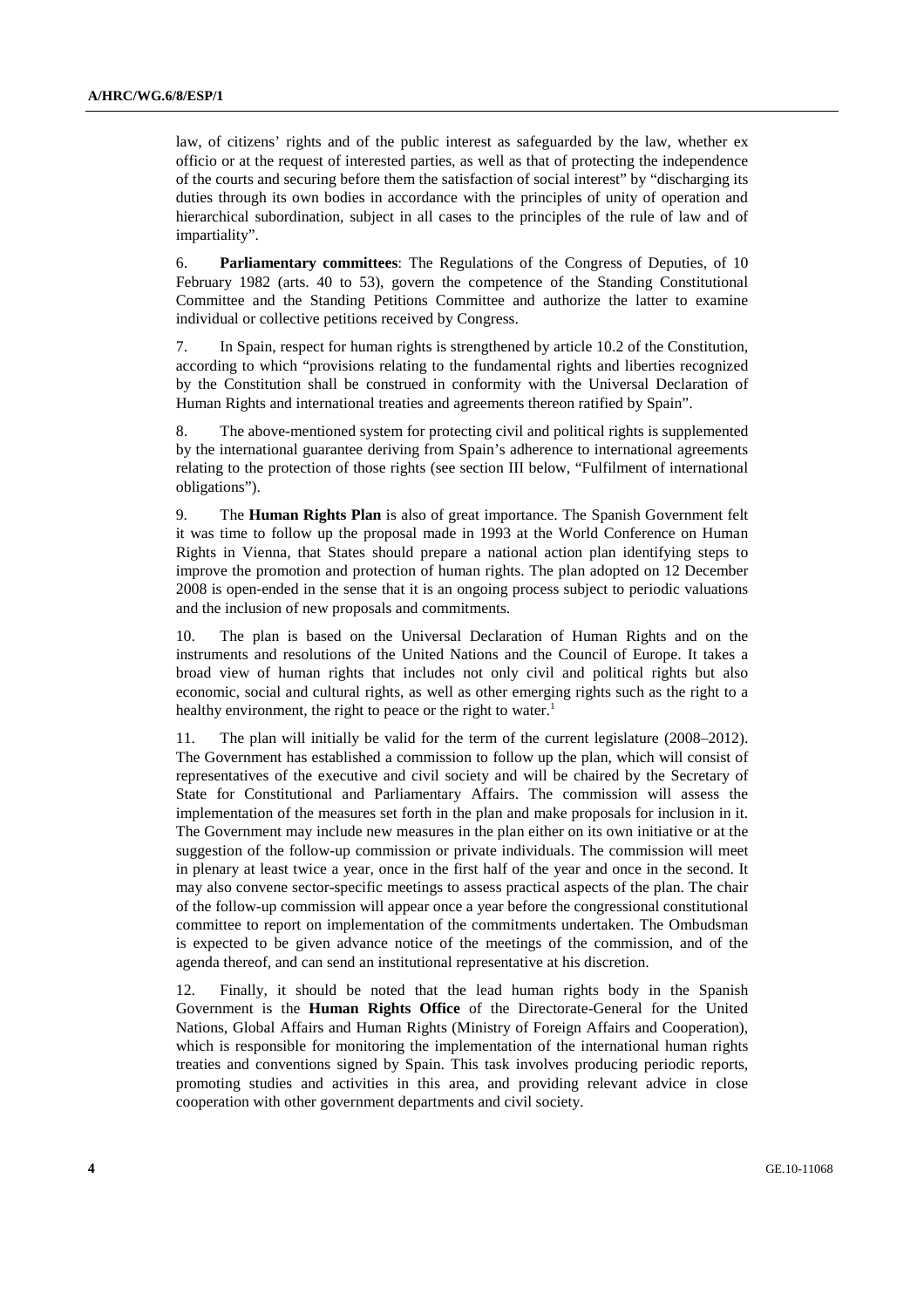### **III. Fulfilment of international obligations**

13. Spain has accepted extensive obligations for the protection of human rights and has submitted to the authority of international supervisory bodies; it has kept up to date with the submission of its periodic reports. Particular importance is attached to the requirements of the European Court of Human Rights, which monitors compliance with the European Convention for the Protection of Human Rights and Fundamental Freedoms (the European Convention on Human Rights). Spain has ratified most multilateral human rights agreements in the framework of both the Council of Europe and the United Nations.2

### **IV. Protection and promotion of human rights in Spain**

#### **A. Introduction**

14. Respect for and the protection and promotion of human rights in Spain have undergone a profound transformation since the advent of democracy (first democratic elections) in 1977 and the approval of the 1978 Constitution (which, inter alia, partially abolished the death penalty; subsequent legislation abolished it entirely in times of peace). Unequivocal evidence of the new Spanish democracy's commitment to human rights within the context of the United Nations was the signing and ratification (on 27 April 1977) of the International Covenant on Civil and Political Rights and the International Covenant on Economic, Social and Cultural Rights. At the European level, Spain became a member of the Council of Europe on 24 November 1977. Since that time, human rights have emerged as a priority of Spain's domestic as well as foreign policy (with the added momentum resulting from Spain's accession to membership of the European Communities on 1 January 1986). This has been matched by a growing and salutary rise in Spanish society's awareness of human rights issues; this process has led to a strengthening of Spanish human rights NGOs.

15. Over these three decades of democracy, Spain has demonstrably fulfilled the obligations stemming from the various human rights conventions and treaties to which it has become a party, by regularly submitting periodic reports to the committees that monitor the implementation of and compliance with those international instruments.<sup>3</sup>

16. Similarly, since 1998 the above-mentioned Human Rights Office of the Ministry of Foreign Affairs and Cooperation has run an international programme in Spain to provide assistance to human rights defenders, receiving activists facing persecution and death threats in various Ibero-American countries. The Office has also done important work on information dissemination and training in the area of human rights through various courses that it organizes or in which it participates periodically.

#### **B. Rights of foreigners**

17. Pursuant to Organization Act No. 4/2000 of 11 January, on the rights and freedoms of aliens in Spain and their social integration, and to Organization Acts Nos. 8/2000 of 22 December, 11/2003 of 29 September and 14/2003 of 20 November, as well as Royal Decree No. 2393/2004 of 30 December adopting the regulations of Act No. 4/2000, foreigners are granted the following rights under the same conditions as Spanish nationals: the rights to freedom of movement and residence; the right to participate in public life; the rights to freedom of assembly, demonstration and association; the rights to education, employment and social security; the right to strike; the rights to health care, housing, social security and social services, and a private family life; and the rights to effective legal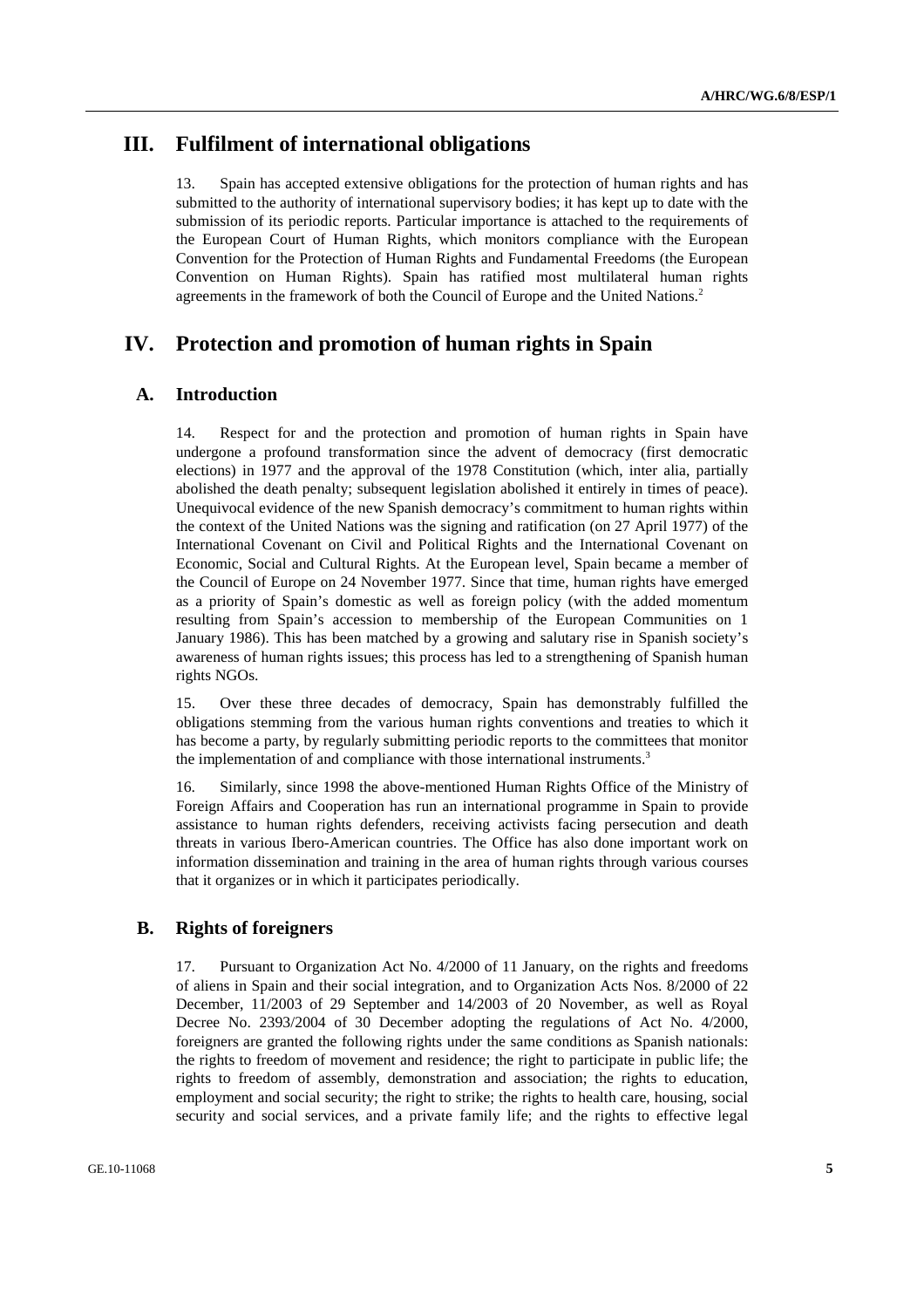protection and free legal assistance. Constitutional Court judgement No. 236/2007 of 7 November introduced an important revision of the above-mentioned Act in areas such as freedom of association, the right to education, and the right to strike or organize, extending these rights to non-nationals in an irregular situation.

18. The Act underwent a major reform following the adoption of Organization Act No. 2/2009 of 11 December, amending Organization Act No. 4/2000. The aim was to establish a framework of rights and freedoms for foreign nationals that guarantees the full exercise of fundamental rights for all and the gradual introduction of other rights in proportion to the length of legal residence in Spain. The right of foreigners to contact organizations that provide assistance to immigrants is recognized. The issue of "family reunification", including recognition of rights in cases of non-marital relationships, is also under consideration.

19. Figures and statistical data on foreigners in Spain.

|                            | 2003      | 2004      | 2005      | 2006          | 2007                | 2008          | 2009         |
|----------------------------|-----------|-----------|-----------|---------------|---------------------|---------------|--------------|
| European<br>Union          | 572 116   | 673 566   | 782 782   | 926 095       | 1 619 105           | 2 153 145     | 2 207 092    |
| Other<br>foreigners        | 1 074 895 | 1 308 367 | 1964 616  | 2 1 1 0 6 5 0 | 2 366 826           | 2 360 417     | 2 5 19 5 7 6 |
| <b>Total</b>               | 1 647 011 | 1981933   | 2 747 398 |               | 3 036 745 3 985 931 | 4 5 1 3 5 6 2 | 4 726 668    |
| General regime<br>(% )     | 65.3      | 66        | 71.5      | 69.5          | 59.4                | 52.3          | 53.3         |
| Community<br>regime $(\%)$ | 34.7      | 34        | 28.5      | 30.5          | 40.6                | 47.7          | 46.7         |

 **European Union nationals and other foreign residents** 

20. Spain, in common with all other developed countries that are destinations for international migratory flows, is not a signatory to the 1990 International Convention on the Protection of the Rights of All Migrant Workers and Members of Their Families. No European Union member State has yet consented to be bound by this Convention. The main reason for this is that part III of the Convention confers rights on all workers and their families without distinction, i.e. regardless of whether or not they are in a regular situation (arts. 8 to 35). Existing Spanish legislation clearly differentiates between migrants in a regular situation and those in an irregular situation, and although the 1978 Constitution recognizes all fundamental rights for all persons located within its jurisdiction, Organization Act No. 2/2009 of 11 December, amending Organization Act No. 4/2000 of 11 January, on the rights and freedoms of aliens in Spain and their social integration, specifies (a limited number of) rights applicable only to migrants in a regular situation.

#### **C. Asylum and refugee policy**

21. Asylum and refugee policy is governed by Act No. 12/2009 on the right of asylum and subsidiary protection, which incorporates relevant community standards (e.g. Council directives 2004/83/EC and 2005/85/EC), implying the full integration of the so-called phase one of the common European asylum system into the Spanish legal system. At the national level, the Act introduces a number of provisions that are compatible with European regulations and reflect an intention to use the Act as an effective instrument for guaranteeing the international protection of those persons who are under its jurisdiction and for strengthening the relevant institutions. The Office of the United Nations High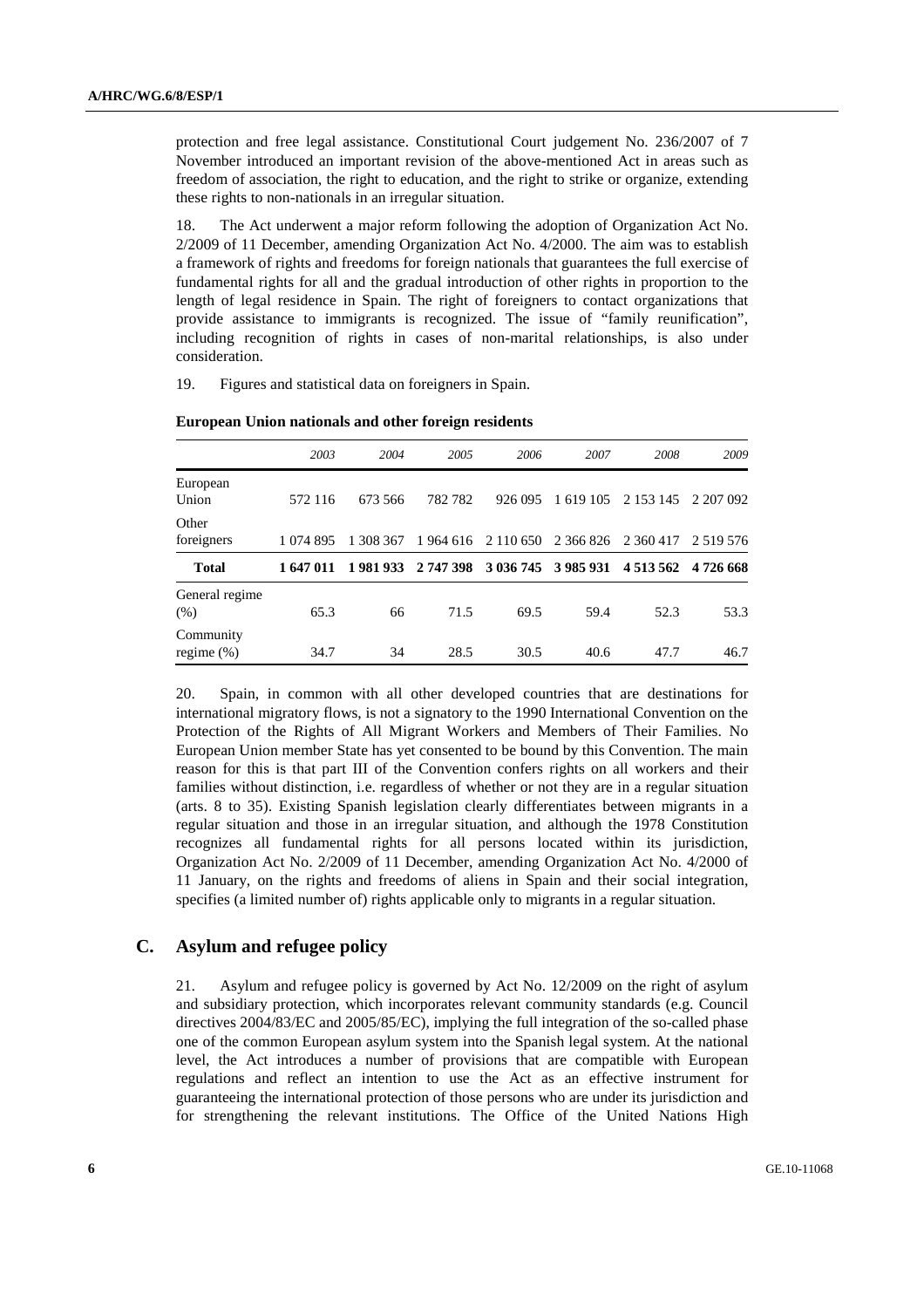Commissioner for Refugees (UNHCR) is expected to play a prominent role in this area, and a legal framework is being established for the adoption of resettlement programmes, in cooperation with the international community, as part of the search for lasting solutions to refugee issues. It should be noted that the Act enables refugee status to be extended to foreign women fleeing their countries of origin because of a well-founded fear of being persecuted for reasons of gender, and also provides protection in the event of discrimination on grounds of sexual orientation or in circumstances prejudicial to persons with disabilities, older persons and other vulnerable persons. In addition to the said Act, other asylum system guarantees have been strengthened:

 (a) A procedure for facilitating the issuance of work permits to asylum-seekers, in accordance with the seventeenth additional provision of the regulations for the implementation of Organization Act No. 4/2000 (Directorate-General for Domestic Policy, Instruction of 28 January 2005);

 (b) Measures for identifying stowaways in need of international protection (Directorate-General for Domestic Policy, Instruction of 14 July 2005 relating to aspects of the international protection procedure to be followed with stowaways, as incorporated into the new instruction on stowaways of 28 November 2007);

Measures for strengthening the asylum system in order to facilitate the provision of information to foreigners who have recently arrived on board small boats or other makeshift craft and who have been placed in holding centres for foreigners (Directorate-General for Domestic Policy, Instruction of 21 November 2005);

 (d) NGOs specializing in refugee law have access to holding centres for foreigners in the Canary Islands, where many foreigners arrive in boats;

Subsidiary protection is strengthened as an institution for cases where not all the requirements for refugee status to be recognized have been met. Act No. 12/2009 of 30 October, which regulates the right of asylum and subsidiary protection, establishes subsidiary protection as an institution in its own right, thereby combining it almost in its entirety with the right of asylum statute. In 2009 subsidiary protection was extended to 155 persons, more than the 2008 total of 136. These figures can be explained in part by a return to stability in conflict zones such as Côte d'Ivoire;

 (f) An increase in the number of applicants granted leave to proceed as well as improvements in the quality of processing of asylum applications and a strengthening of guarantees. The increase in the number of applicants granted leave to proceed continued throughout 2009, with an application processing rate of 46.68 per cent, compared with 43.26 per cent in 2008, and 42.38 per cent in 2007;

 (g) Development of a "Guide to best practice in processing applications for asylum" in cooperation with UNHCR and NGOs.

| Year | Applicants |
|------|------------|
| 2005 | 5 2 5 7    |
| 2006 | 5 2 9 7    |
| 2007 | 7 6 6 4    |
| 2008 | 4 5 1 7    |

22. Statistical data and figures on asylum and refugee status in Spain: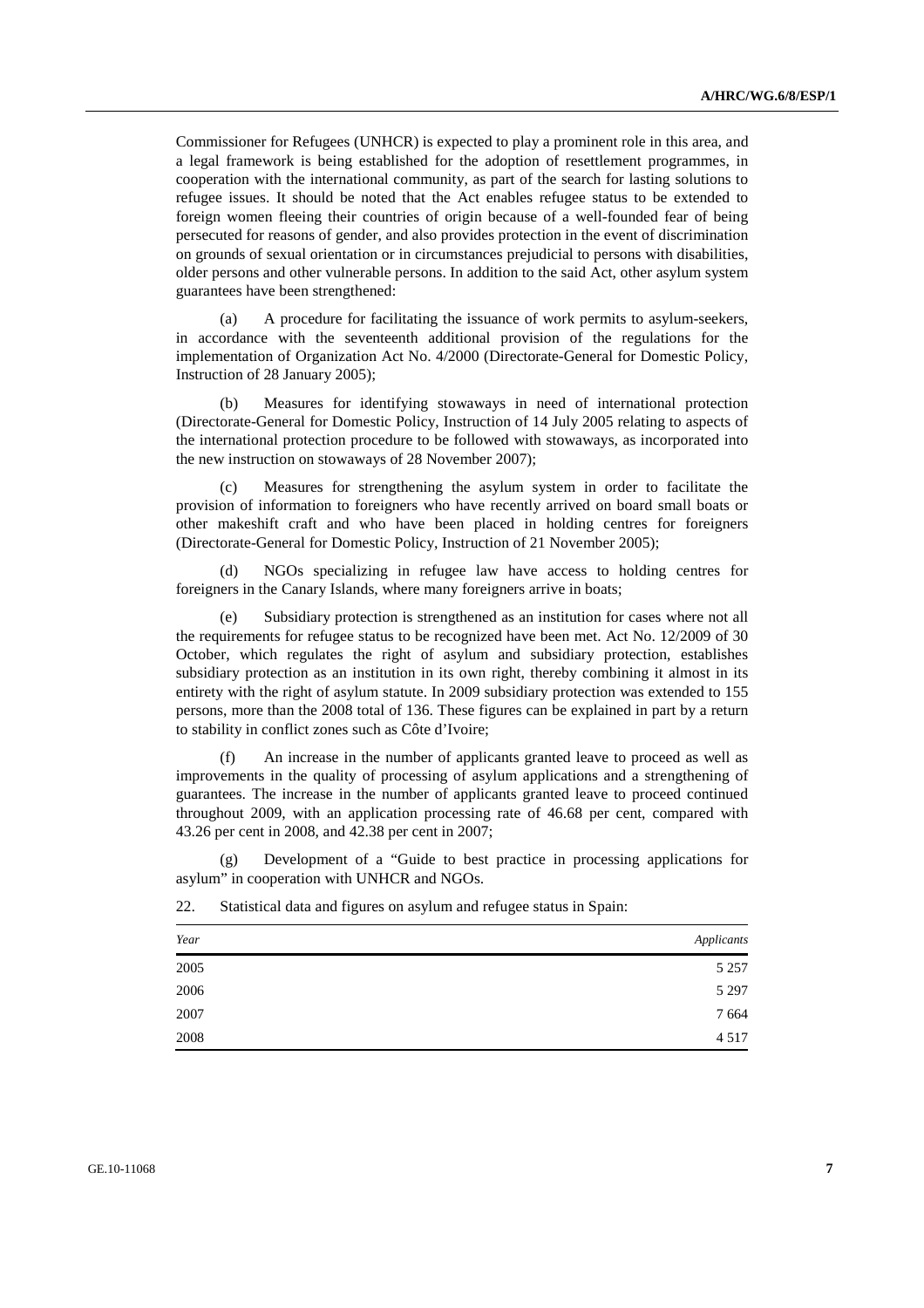| Year | Countries of origin                                |
|------|----------------------------------------------------|
| 2005 | Colombia, Nigeria, Algeria, Mali, Guinea-Conakry   |
| 2006 | Colombia, Nigeria, Morocco, Côte d'Ivoire, Algeria |
| 2007 | Colombia, Iraq, Nigeria, Côte d'Ivoire, Morocco    |
| 2008 | Nigeria, Colombia, Côte d'Ivoire, Somalia, Algeria |

| Year | Asylum | Subsidiary protection |
|------|--------|-----------------------|
| 2005 | 246    | 163                   |
| 2006 | 212    | 210                   |
| 2007 | 233    | 357                   |
| 2008 | 169    | 136                   |

#### **D. Integration policy**

23. In February 2007 the Government adopted the Strategic Plan for Citizenship and Integration (2007–2010). The plan is aimed at the population as a whole, both indigenous and immigrant, since it aims to enhance social cohesion by promoting public policies based on equality of rights and duties, equality of opportunity, the emergence among the immigrant population of a feeling of belonging to Spanish society, and respect for diversity. The plan was developed, in a context of maximum social and institutional participation and consensus-building, by the autonomous communities, district councils, employers, unions, immigrants' associations and NGOs, and received a favourable report from the Forum for the Social Integration of Immigrants.

24. The three guiding principles of the Strategic Plan for Citizenship and Integration are the principles of equality, citizenship and multiculturalism. The measures included in the plan are divided into 12 areas: reception, education, employment, housing, social services, health, children's and youth issues, women's issues, equal treatment, participation, awareness-raising and co-development.

25. The Support Fund for the Admission, Integration and Education of Immigrants was created in 2005 with an annual budget of €120 million, and is part of the Strategic Citizenship and Integration Plan. The fund is not only a financial instrument but also a framework for cooperation with the autonomous communities and, through these, with district councils.<sup>4</sup>

26. Subsidies financed by the State budget also support the activities of NGOs working for the immigrant population and those of the immigrants' own associations in the following areas: comprehensive reception services; extra-curricular educational programmes; health programmes; programmes for women; voluntary repatriation, awareness-raising and employment programmes; and programmes intended to streamline and enhance organizational structures. In 2010, nearly  $\epsilon$ 60 million will be invested in the organizations' programmes.

27. The Forum for the Social Integration of Immigrants is the body that provides information and advisory services to the Government in the area of immigrant integration. The Forum formulates proposals and gathers information with a view to promoting immigrant integration, it generates mandatory reports on government legislation and projects in the area of immigrant integration prior to the adoption thereof, and produces an annual report on the social integration of immigrants. The Forum is a tripartite body in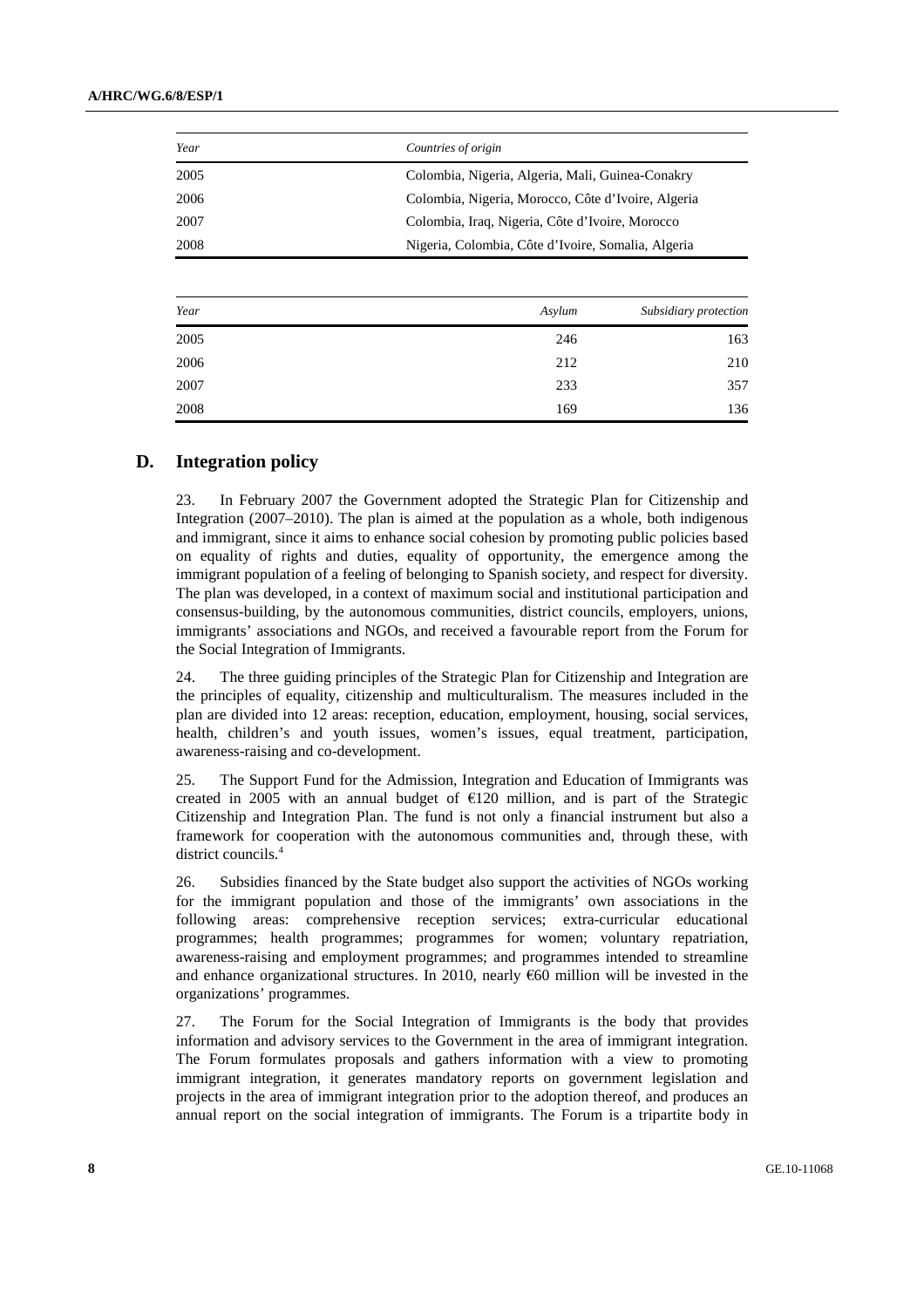which public authorities (the State, the autonomous communities and local authorities), organizations that support immigrants, including employers' organizations and trade unions, and immigrants' associations participate on an equal footing.

#### **E. Efforts to combat racism and xenophobia**

28. The main organs that promote an integrated public policy in this area are the General Secretariat of Equality Policies, which reports to the Ministry of Equality, and the Directorate-General for the Integration of Immigrants,<sup>5</sup> which reports to the Ministry of Labour and Immigration via the Racism and Xenophobia Monitoring Centre. One of the functions of the General Secretariat of Equality Policies is to coordinate the policies of the General State Administration in the area of equal treatment, equality of opportunity and the elimination of all forms of discrimination against individuals on grounds of sex, racial or ethnic origin, religion or ideology, sexual orientation, age or any other personal or social condition or circumstance, as well as the development of cooperation policies with the administrations of the autonomous communities and local entities. These functions are carried out by the Directorate-General against Discrimination.

29. The Directorate-General against Discrimination is responsible for promoting crosscutting policies against discrimination; producing reports and studies; defining measures that contribute, within the framework of the General State Administration, to equal treatment; providing training and information in this area; and creating services to help victims of crimes motivated by racism, homophobia or xenophobia. Pursuant to the provisions of article 7.3 of Royal Decree No. 1135/2008, the Council for the Promotion of Equal Treatment of All Persons without Discrimination on Grounds of Racial or Ethnic Origin is attached to this executive body.

30. The Spanish Racism and Xenophobia Monitoring Centre is responsible for compiling information on racism and xenophobia for use as the basis for studies and reports, as well as for promoting and coordinating policies in favour of the principle of equal treatment, and combating racism and xenophobia in the area of immigration. As far as the compilation of information and the preparation of studies and reports are concerned, attention is drawn to the following:

- The Sociological Research Centre (CIS) surveys "Attitudes to immigration" carried out for the Secretariat of State for Immigration and Emigration, and the subsequent analysis of the survey results on the basis of a longitudinal approach looking at trends (the most recent data are compared with those recorded earlier to determine how they have evolved) and an analytical approach (investigating causes and explaining the observed changes in trends)
- Various projects such as the Anti-Discrimination Resource Centre, a resource network accessible via the web page of the monitoring centre (http://www.oberaxe.es/creadi/) and containing information on services providing information, advice, support and mediation covering all discrimination issues

31. In this context, the Alliance of Civilizations should be mentioned as a key instrument for Spain and other countries that have joined this initiative and are involved in international efforts to combat racism and xenophobia, with a particular emphasis on four areas: inspection, education, youth and media. Indeed, the ultimate goal of the Alliance of Civilizations is none other than to enhance understanding and cooperative relationships between nations and peoples of various cultures and civilizations (not simply Muslim and Western civilizations), and thereby help to counteract the forces that feed polarization and extremism. The aim is therefore to promote trust and understanding among different communities, and intercultural respect and understanding, and to amplify the voices of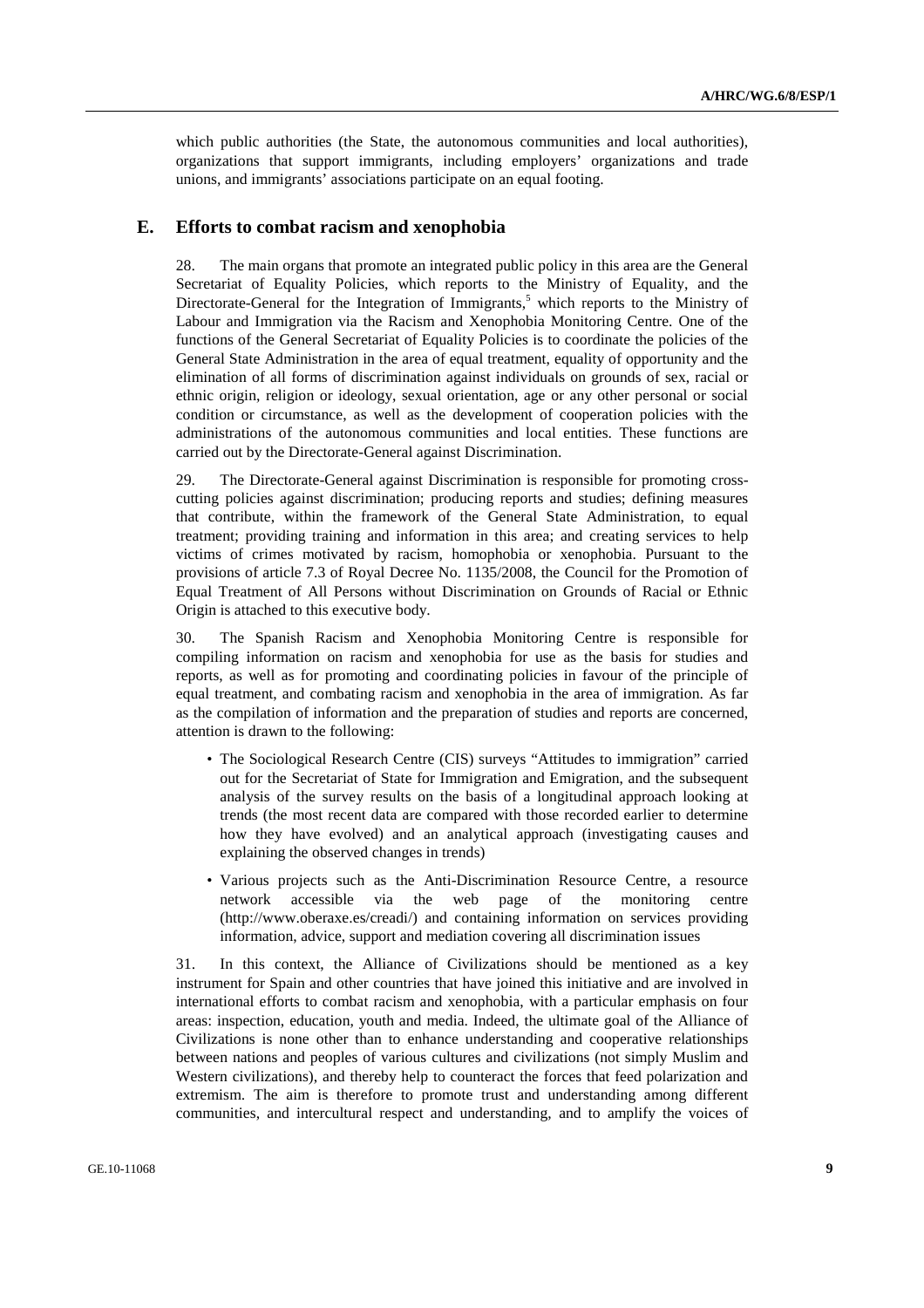moderation and reconciliation that help to reduce the cultural and religious tensions between nations and peoples, as these tensions form the basis for racism and xenophobia.

32. As regards the Gypsy population, data on membership of a group defined in terms of race, ethnic group, sex, religion or other economic and social circumstance are protected by law, which is why they do not appear in the official population statistics. Information provided by the Ministry of Health and Social Policy and extracted from various sociological studies and reports indicates that Spain's Gypsy population numbers around 650,000 to 700,000 persons, i.e. approximately 1.6 per cent of the total population of Spain. The Gypsy Development Programme is one of the main projects intended to assist the Gypsy population and its goal is to enable this population to access standard public services in the areas of, inter alia, education, health, housing and employment, under the same conditions as the rest of the population.<sup>6</sup>

33. Each year an average of 110 projects are implemented, mostly managed by district councils in 15 autonomous communities, with a year-on-year average (2004–2008) of  $66,583,305$  in co-funding by the three administrations. Total funding over this five-year period was  $\text{\textsterling}32.422.963$ . In 2009, 93 projects were co-funded to the tune of  $\text{\textsterling}1,065,160$ . In this area, the Ministry of Health and Social Policy grants an annual subsidy to an average of 130 projects managed by 20 NGOs in 65 localities, with a year-on-year average (2004– 2008) of €3,728,186.76. Total funding over the above-mentioned five-year period amounted to €18,640,928.82. Priority is given to the following programmes: training and employment programmes; training programmes for mediators; comprehensive social programmes; programmes and services to promote children's education and mandatory schooling; programmes to encourage students to stay on in secondary and further education; literacy and social skills programmes for Gypsy women; and prevention and health education programmes for Gypsy women. In 2009, 132 projects managed by 23 NGOs were funded in 70 localities, with a total funding of €6,009,269.

34. The Council of Ministers will shortly adopt a plan of action for the development of the Gypsy population (2010–2012), with the participation of the State Council of the Gypsy People and the various ministries whose activities have the greatest impact on the Gypsy community.7

35. The State Council of the Gypsy People, a State-level body, was established in 2005 (Royal Decree No. 891/2005 of 22 July, on the creation and regulation of the State Council of the Gypsy People) and formally founded on 20 June 2006 with the aim of establishing the conditions required for the effective participation of the Gypsy population. It is currently attached to the Directorate-General for Social Policy, Families and Children under the Ministry of Health and Social Policy. Notable in the area of culture is the creation of the Gypsy Cultural Institute, a foundation attached to the Spanish Ministry of Culture.

#### **F. Equality between men and women, and non-discrimination on grounds of sexual orientation**

36. Spain's general constitutional framework fully reflects the principle of equal treatment and non-discrimination. The Spanish Constitution provides that equality is a higher value of the legal system to be guaranteed by the authorities (article 1.1, and more specifically article 14). Similarly, article 9.2 requires the authorities to remove obstacles and promote the conditions required for equality to be real and effective. The Ministry of Equality is responsible for promoting equality policies. In June 2008 and March 2009, the European Union Agency for Fundamental Rights released a report on discrimination based on sexual orientation in Europe, in which Spain was held up as a model of best practices both in terms of legislation (cf. Act No. 13/2005 allowing marriage between persons of the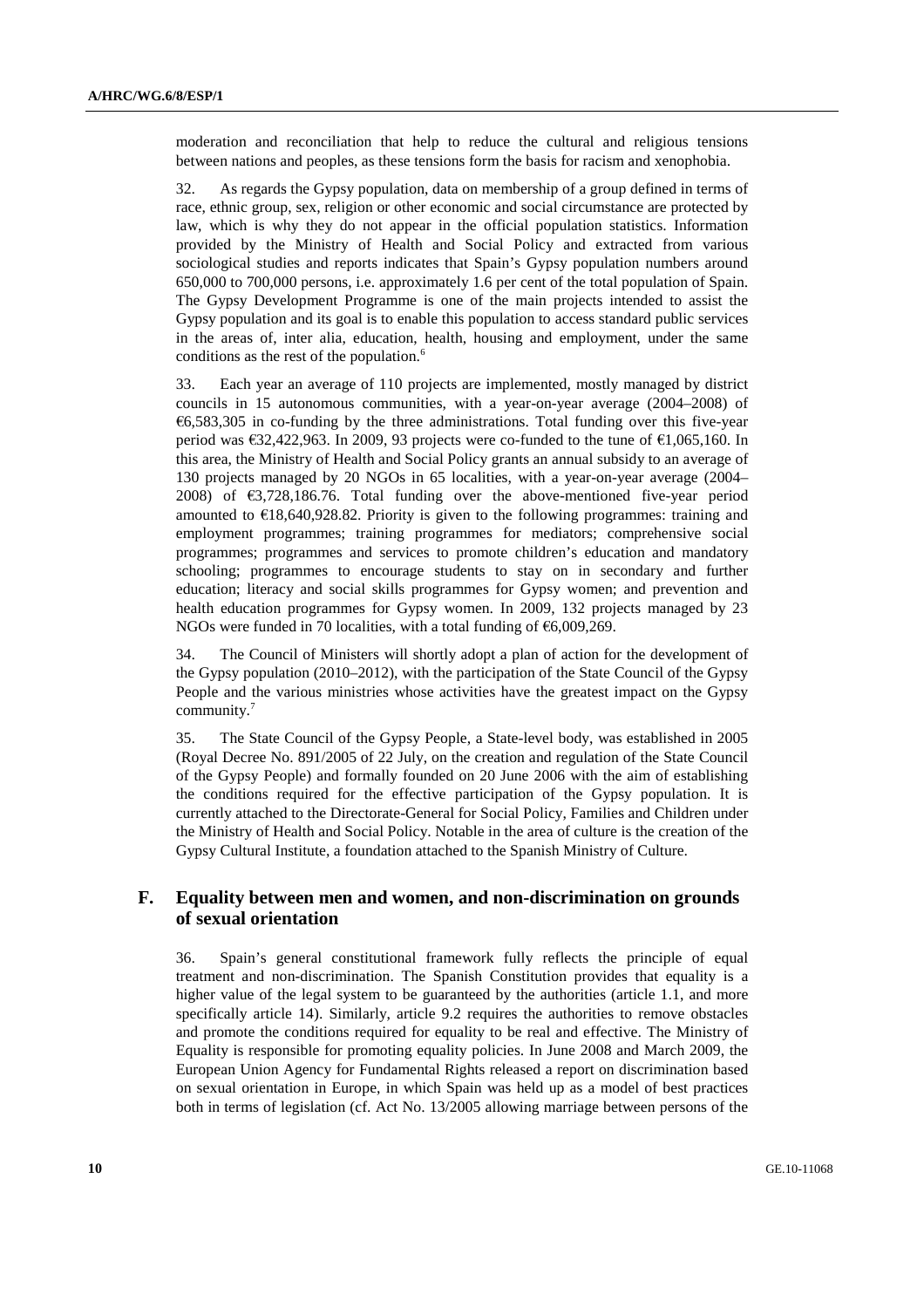same sex, and Act No. 3/2007 on gender identity) and institutionally, taking into consideration the involvement and participation of the lesbian, gay, bisexual and transgender community through their activities in support of their demands.

37. The Government's role in promoting equality policies is reflected by the adoption of:

- Organization Act No. 1/2004 of 28 December, on comprehensive protection measures against gender-based violence
- Organization Act No. 3/2007 of 22 March, on effective equality between men and women (hereinafter referred to as the Equality Act)

38. The adoption of the Equality Act enshrines the principle of equal treatment and opportunities as a cross-cutting theme in all the activities of the authorities. Its multidimensional nature can be seen in the 27 reforms it introduces to a wide variety of laws (electoral system, judiciary, employment, workers' statute, social security, health, education, asylum, armed forces, State security forces, etc.).

39. The Equality Act addresses the need for a balance between women and men in all decision-making bodies, such that neither sex makes up more than 60 per cent or less than 40 per cent thereof. This proportion has been made mandatory on electoral lists, and the organization act on the electoral system has been amended accordingly. The boards of directors of major corporations are invited to reach the same target within eight years.

40. Furthermore, the Equality Act requires the Government to provide a gender impact report whenever a plan of particular economic, social, cultural or artistic relevance is submitted to the Council of Ministers for adoption. Since 2003, the Government has been required to provide a gender impact report for all draft legislation. The most important novelty introduced by this new requirement was the gender impact report that accompanied the 2009 General State Budget Bill.

41. The Spanish Government's national plan of action for the implementation of Security Council resolution 1325 (2000) on women and peace and security has six key goals:

- Encourage the involvement of women in peace missions
- Integrate a gender perspective into all phases of such missions
- Provide specific gender training to mission staff
- Respect the human rights of women and girls in conflicts
- Uphold the principle of equality in disarmament, demobilization and reintegration processes
- Promote the involvement of civil society in this area

42. Each of these goals requires a number of actions to which the Spanish Government is committed at the national level, at the level of the European Union and other regional organizations (the North Atlantic Treaty Organization and the Organization for Security and Cooperation in Europe), and at the global level, through the United Nations. As a means of following up plan-related activities, an inter-ministerial working group comprising representatives of the relevant ministries was set up on 11 April 2008 and tasked with coordinating the activities carried out in conjunction with civil society.

43. The Strategic Plan on Equal Opportunities (2008–2011), adopted in December 2007, is governed by four guiding principles: the redefinition of a model of citizenship, the empowerment of women, the mainstreaming of the principle of equality, and the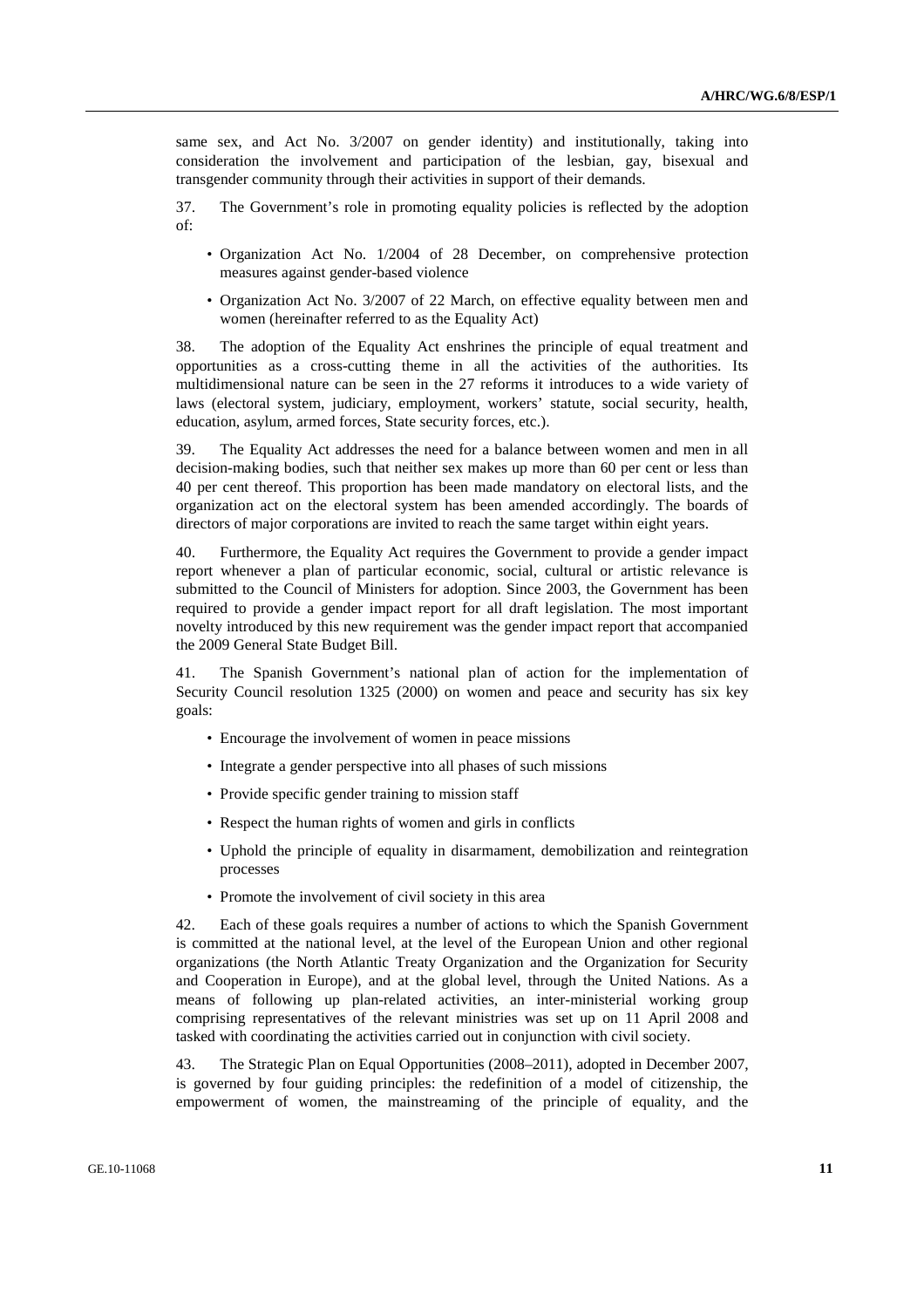recognition of scientific and technical innovation as a force for social change. The plan is rooted in two basic principles: non-discrimination and equality.

44. Organization Act No. 1/2004 of 28 December, on comprehensive protection measures against gender-based violence, is intended to eradicate one of the most common forms of violence perpetrated against women by current or former spouses or partners. The Act defines gender-based violence as any act of physical or psychological violence, including sexual abuse, threats, coercion or arbitrary detention, committed by men against women who are or have been their spouse or partner, or have or have had a similar affective relationship with them, even if they were not cohabiting. The Act provides a comprehensive and consistent response involving all public authorities and establishes comprehensive protection measures with the aim of preventing, punishing and eradicating such violence and assisting victims, regardless of their origin, religion or any other personal or social condition or circumstance.

45. The plan to prevent gender-based violence in the foreign immigrant population (2009–2012) is intended to create suitable conditions for addressing the problem of genderbased violence while taking into account the specific circumstances in which the foreign population lives, with a view to enhancing assistance and prevention from a global perspective. For this purpose, the basic aim of the initiatives is to remedy two fundamental problems: one is cultural bias, to be remedied through information and awareness-raising; and the other concerns external support, to be remedied by means of support, advice and assistance that reinforce women's rights.

46. Human trafficking is an increasingly widespread problem. The way that it reduces human beings to the status of a mere commodity is scandalous, and it is one of the most serious violations of human rights. The importance attached to this issue is reflected by the adoption of two plans that address the problem from the angle of both sexual exploitation and labour exploitation.

47. The comprehensive plan to combat human trafficking for purposes of sexual exploitation, adopted in December 2008, is intended to be the first comprehensive planning instrument for efforts to combat human trafficking for purposes of sexual exploitation in Spain.<sup>8</sup>

48. The plan will cover a period of three years (2009–2012). An inter-ministerial coordination group has been set up to monitor and evaluate the plan, and it comprises representatives of the following ministries: the Ministry of Foreign Affairs and Cooperation; the Ministry of Justice; the Ministry of the Interior; the Ministry of Education; the Ministry of Health and Social Policy; the Ministry of Labour and Immigration; and the Ministry of Equality (chair of the group). Furthermore, a social forum against human trafficking for purposes of sexual exploitation has been set up and is intended to act as an instrument for cooperation, collaboration and exchange between public administrations, institutions and civil society with the aim of ensuring comprehensive coordination and consistency of activities and protecting victims' rights. The establishment of this forum, with the participation of public administrations, NGOs and other institutions providing assistance to victims and combating this type of crime, will enable exchanges of views and monitoring of the plan.

49. The various ministries and institutions will submit half-yearly follow-up reports to the inter-ministerial group. An annual report based on this information will be submitted to the Executive Committee for Equality.

50. The Government is also preparing a comprehensive plan to combat human trafficking for purposes of sexual exploitation, with the aim of enhancing legal safeguards and protecting victims of this scourge. The plan will include law-enforcement and social measures and will involve the ministries of the interior, equality, labour and immigration,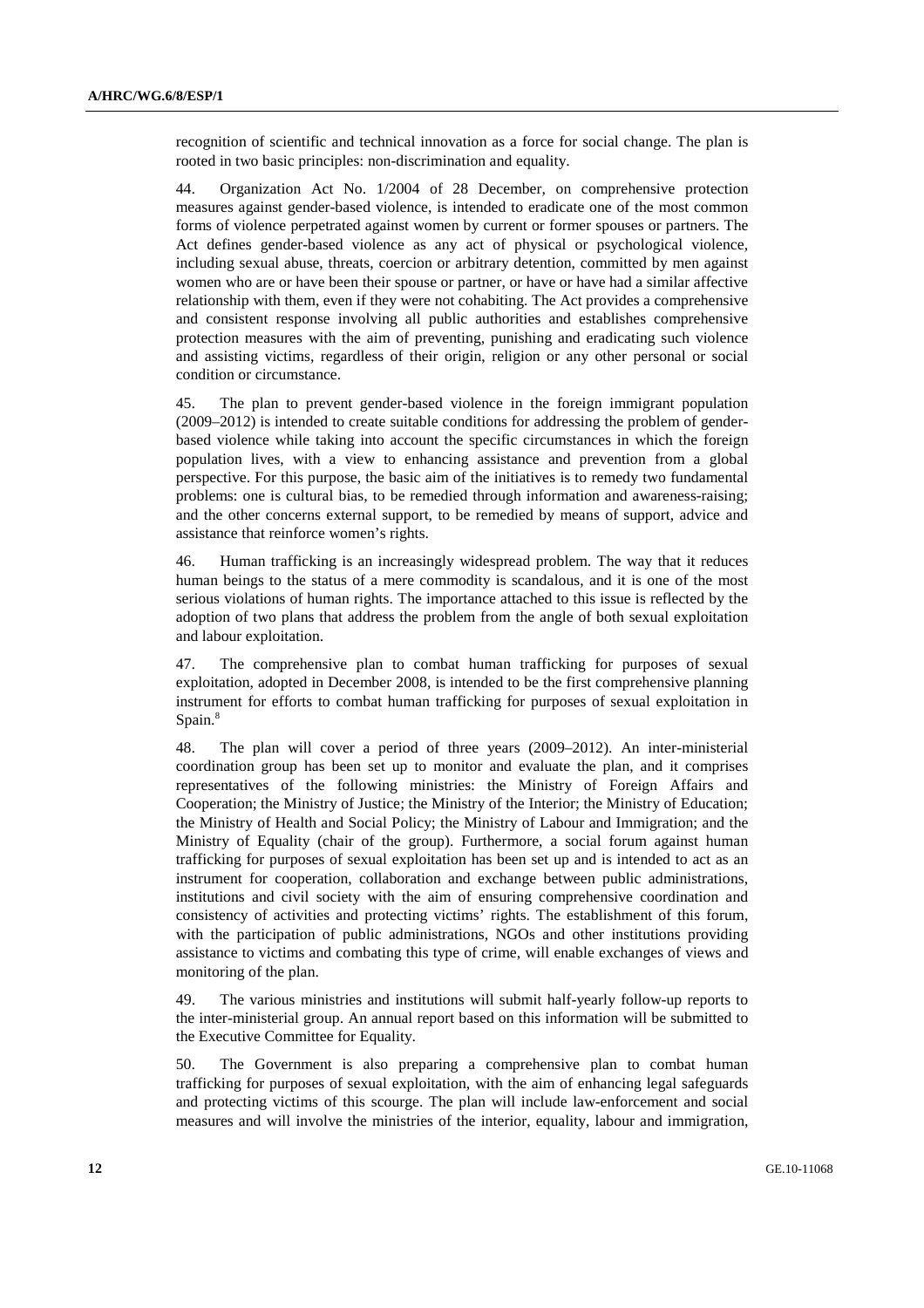foreign affairs, and justice. The plan will be supported by a suitable coordination and follow-up mechanism.

51. Spain is firmly committed to combating all forms of discrimination and, in particular, discrimination on the grounds of sexual orientation and gender identity. That being so, and within the context of the principle of equality enshrined in article 1.1 and more specifically article 14 of the Constitution, Parliament adopted Act No. 13/2005 and Act No. 3/2007, amending the Civil Code in relation to the right to marry, so as to allow marriage between persons of the same sex, with the same rights and duties, including the right to adoption.

#### **G. Human rights of children and the elderly**

52. The legal basis for the protection of children lies in Organization Act No. 1/1996 of 15 January, on the legal protection of minors and partial amendment of the Civil Code and the Civil Proceedings Act, as supplemented by a series of standards and initiatives including the National Strategic Plan for Children and Adolescents (2006–2009). This plan aims to promote a culture of cooperation between public and private institutions involved in promoting and defending children, with a view to enhancing policies affecting children, promoting greater awareness of the rights, interests and needs of children, and striving to reduce situations of exclusion, lack of opportunity, inequality and a lack of meaningful participation in society. The vision behind the plan is that it should cut across and interact with all autonomous communities and local authorities. This factor is key to the financial resources invested in this area, which are shared between the central, regional and local levels and have risen from  $\epsilon$ 20.9 million in 2002 to  $\epsilon$ 37.4 million in 2007. The plan is currently being reviewed as part of the process of defining a new multi-year national strategic plan for children and adolescents. Children's Watch adopted the Second Plan to Combat the Sexual Exploitation of Children and Adolescents, which is also being reviewed as part of the process of preparing the new plan. Also worthy of note is Act No. 54/2007 on intercountry adoption, which is defined therein as a measure intended to protect minors by ensuring that any measures taken are in the best interests of the child.

53. Protection of the elderly is based on various legislative texts, including the Social Security Act, which established the foundation for the pension system, and the Health Act (No. 14/86), which established the health-care system. The Institute for the Elderly and Social Services, attached to the Ministry of Health and Social Policy, is responsible for setting up and operating the system for protecting dependents and developing policies and programmes for an ageing population. The Institute manages pensions and proposes legislation on issues affecting the elderly. The social protection provided to this sector of the community includes, in particular, non-contributory pensions that afford free medical and pharmaceutical assistance and complementary social services, in addition to financial benefits.

#### **H. Human rights and efforts to combat terrorism**

54. Spain has amply demonstrated its absolute commitment to human rights and fundamental freedoms in general, particularly in the context of efforts to combat terrorism. Terrorism is perceived by Spanish society as a constant threat because of its impact on the free exercise of the most fundamental basic rights and freedoms, and it calls for a firm and determined response. This perception is easily explained by the fact that more than a thousand people have been killed and thousands injured in terrorist attacks in Spain over the last 40 years, and by the fact that Spain suffered Europe's worst ever terrorist attack (on 11 March 2004 in Madrid, when 191 were killed and hundreds injured). This makes it all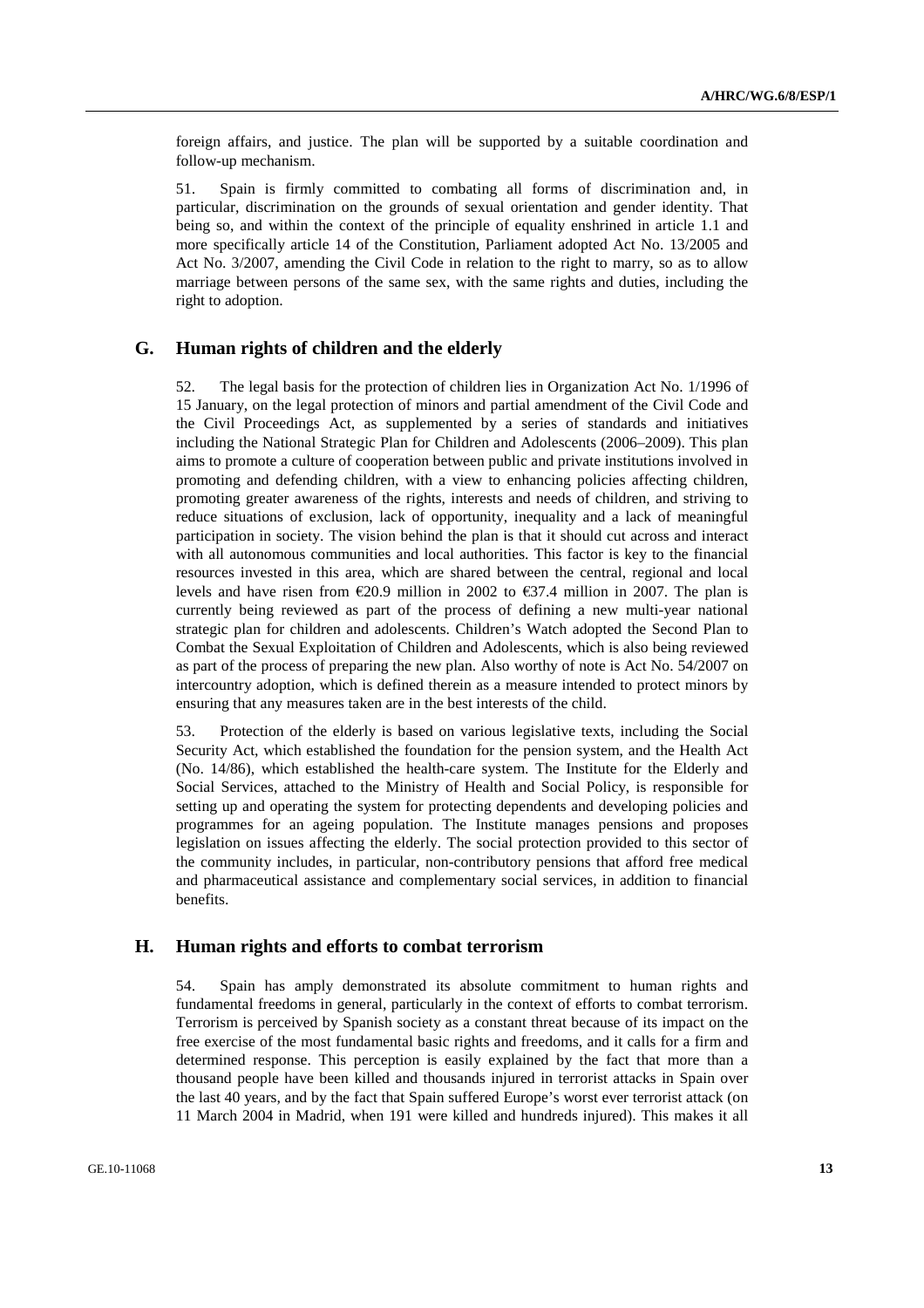the more important to emphasize how Spain has maintained a complete commitment to respect for human rights in spite of having suffered more than most democratic countries from the scourge of terrorism.

55. Terrorism in Spain is considered an offence under the Criminal Code and ordinary procedural law. Consequently, efforts to combat terrorism are made on the basis and within the framework of the law by the security forces and independent and impartial judges and magistrates, and through international cooperation. In Spain, human rights legislation has never been revoked, even partially or temporarily, the normal democratic framework has never been adversely affected, and the level of implementation of international human rights safeguards and standards has never been lowered, despite the existence of constitutional provisions that would have made it possible to do so, and not even after the tragic terrorist attacks of 11 March 2004 or at times of widespread popular alarm over the threat of terrorism.

56. Organization Act No. 6/2002 of 27 June, which replaced the 1978 Political Parties Act, established the political parties regime and aims to give effect to the provisions of article 6 of the Constitution defining political parties as basic instruments of political participation and requiring their structure and financing to be democratic. The constitutionality of the Act, which was confirmed by the Constitutional Court in judgement No. 48/2003 of 12 March, was endorsed by the European Court of Human Rights in its judgement of 30 June 2009, in which the court considered that although dissolving a political organization is an extraordinary action, it is fully justified in the defence of democracy since the activities of a party should not endanger democracy itself. In accordance with the Act, the Supreme Court, in its judgement of 27 March 2003, endorsed by the European Court of Human Rights, declared illegal and ordered the dissolution of the Herri Batasuna, Euskal Herritarrok and Batasuna parties, which were carrying out terrorist support and assistance activities.

#### **I. Protection against torture and enforced disappearance**

57. The system of protection against torture in Spain is especially strong. According to the Spanish Constitution (art. 10.2), fundamental rights and public liberties are to be construed in conformity with the Universal Declaration of Human Rights. Article 15 provides for an absolute ban on torture and other forms of inhuman or degrading treatment. One of the priorities of the Human Rights Plan is to maintain and guarantee the full applicability of these precepts.

58. As established by article 96 of the Constitution, the Convention against Torture and Other Cruel, Inhuman or Degrading Treatment or Punishment forms part of the Spanish domestic legal order, while other international treaties and agreements on the subject, such as the European Convention on Human Rights and the European Convention for the Prevention of Torture and Inhuman or Degrading Treatment or Punishment, are also applicable in Spain.

59. It should also be noted that, in 2006, Spain ratified the Optional Protocol to the Convention against Torture and Other Cruel, Inhuman or Degrading Treatment or Punishment, adopted in New York on 18 December 2002. The entry into force of the Optional Protocol requires the establishment of both national and international bodies to monitor the implementation of the commitments contained therein. This will provide Spain with additional safeguards for the prevention of torture and ill-treatment. A national mechanism for the prevention of torture has been created, with the Ombudsman being appointed to act in that capacity, in accordance with Organization Act No. 3/1981, as amended by the Organization Act supplementing the Reform of the Judiciary Act (Organization Act No. 1/2009 of 3 November).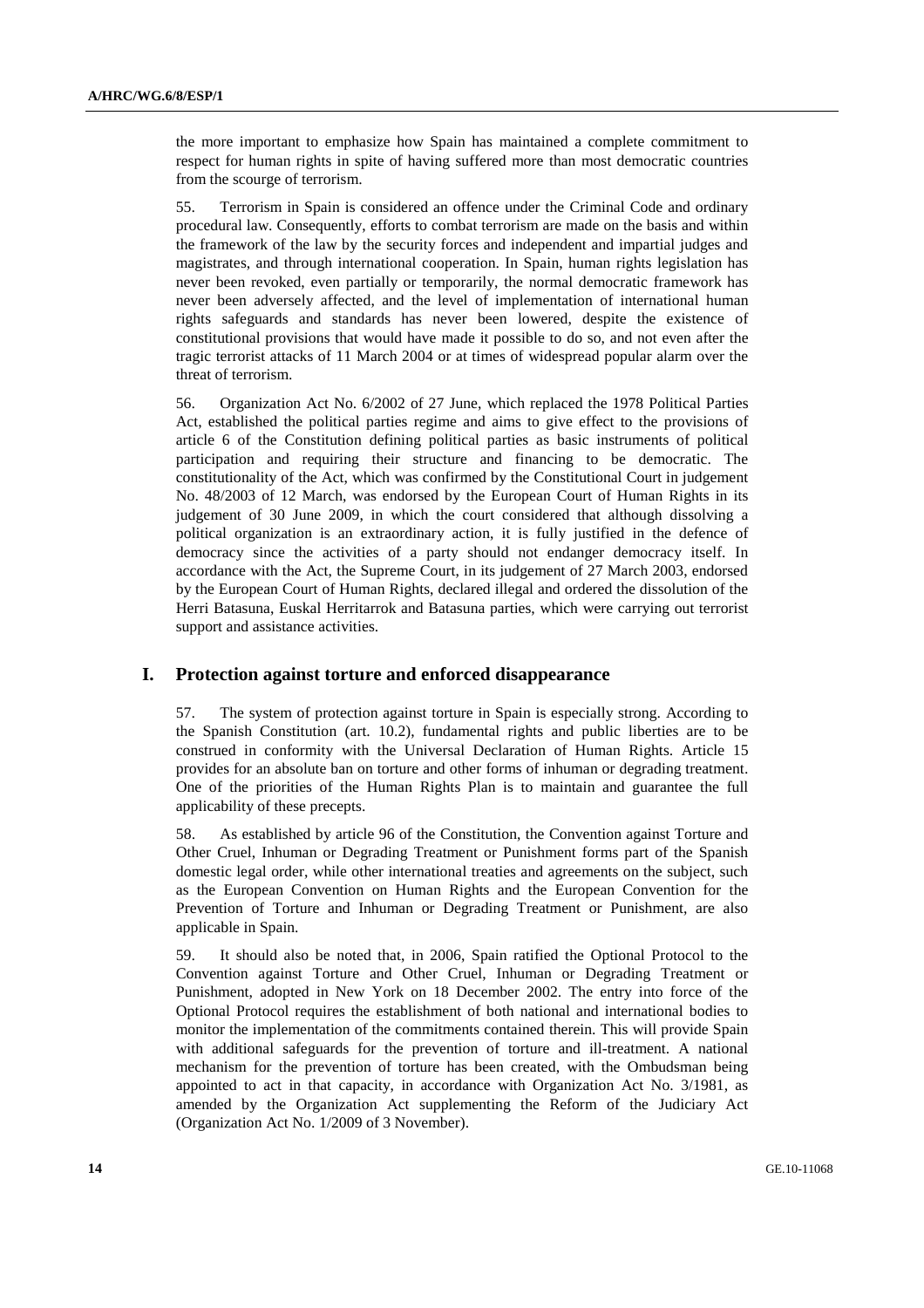60. Between 2002 and 2009, over 250 police officers and prison guards were convicted of offences, clearly demonstrating Spanish judges' willingness to punish any abuses. Furthermore, in the context of the Human Rights Plan, the Ministry of the Interior is developing an application for the compilation of current data on cases that may have involved violation or infringement of the rights of prisoners in police custody.

61. The existence in the Spanish legal system of an incommunicado detention regime warrants a detailed explanation. It should be borne in mind that in cases involving armed gangs and terrorist organizations, investigations into the offences require more complex police and judicial investigations that may have international ramifications. The Constitutional Court, the highest judicial body responsible for guaranteeing fundamental rights in Spain, has ruled that the Spanish incommunicado detention system meets the requirements of the international conventions signed by Spain, precisely because of the strict safeguards provided by Spanish legislation in this area. According to Constitutional Court judgement No. 196/87 of 11 December, "the decision to place a detainee in incommunicado detention, when made under the conditions set out by law, indirectly protects the values guaranteed by the Spanish Constitution and enables the State to discharge its constitutional duty to provide security to its citizens, thereby increasing their trust in the functional capabilities of State institutions". This statutory regime is firmly grounded in constitutional rights since it always requires judicial authorization in the form of a reasoned court order issued within the first 24 hours of detention, as well as continuous direct monitoring of the personal situation of the detainee by the judge who issued the order to impose incommunicado detention, or by the investigating judge in the jurisdiction in which the detainee is incarcerated.

62. The Historical Memory Act (No. 52/2007 of 26 December) acknowledges and broadens rights, and establishes measures, for those who suffered persecution or violence during the civil war and the period of dictatorship, including the right to obtain a declaration of redress and personal acknowledgement as a form of redress for the victims of the Franco regime (including victims of torture). The Act thus acknowledges (art. 1) the right of persons who suffered persecution or violence during the civil war and the period of dictatorship to obtain moral redress and to recover their personal and family memory. This right is reflected in article 2 of the Act, in which all convictions, punishments and all forms of personal violence perpetrated for political, ideological or religious reasons during the civil war, as well as those that occurred for the same reasons during the dictatorship, are acknowledged and declared to be fundamentally unjust. This generic declaration is supplemented, as indicated in the explanatory introduction to the Act, by a specific procedure for obtaining a personal statement for the purposes of rehabilitation and redress, as provided for in article 4 of the Act. This procedure constitutes a right that is available to all victims and can be exercised by the victims themselves or by their family members or the institutions in which they had relevant responsibilities or activities. The Act joins almost 80 other acts and regulations in the same area that have been adopted since the advent of democracy in Spain.

63. Spain has ratified the International Convention for the Protection of All Persons from Enforced Disappearance, which constitutes a fundamental advance in efforts to combat enforced disappearances and to protect the victims of this practice, as well as the members of their families. It is notable that Spain was one of the first States to ratify this Convention.

64. Regarding the situation of the prison population, the Spanish Government has devoted extraordinary efforts to renovating and expanding prison facilities. On 2 December 2005 the Council of Ministers agreed to update and review the prison facilities plan, a process scheduled for completion in 2012 and involving the construction of 18,000 new cells of different types in 46 new centres, with a budget of  $E1,647$  million. The models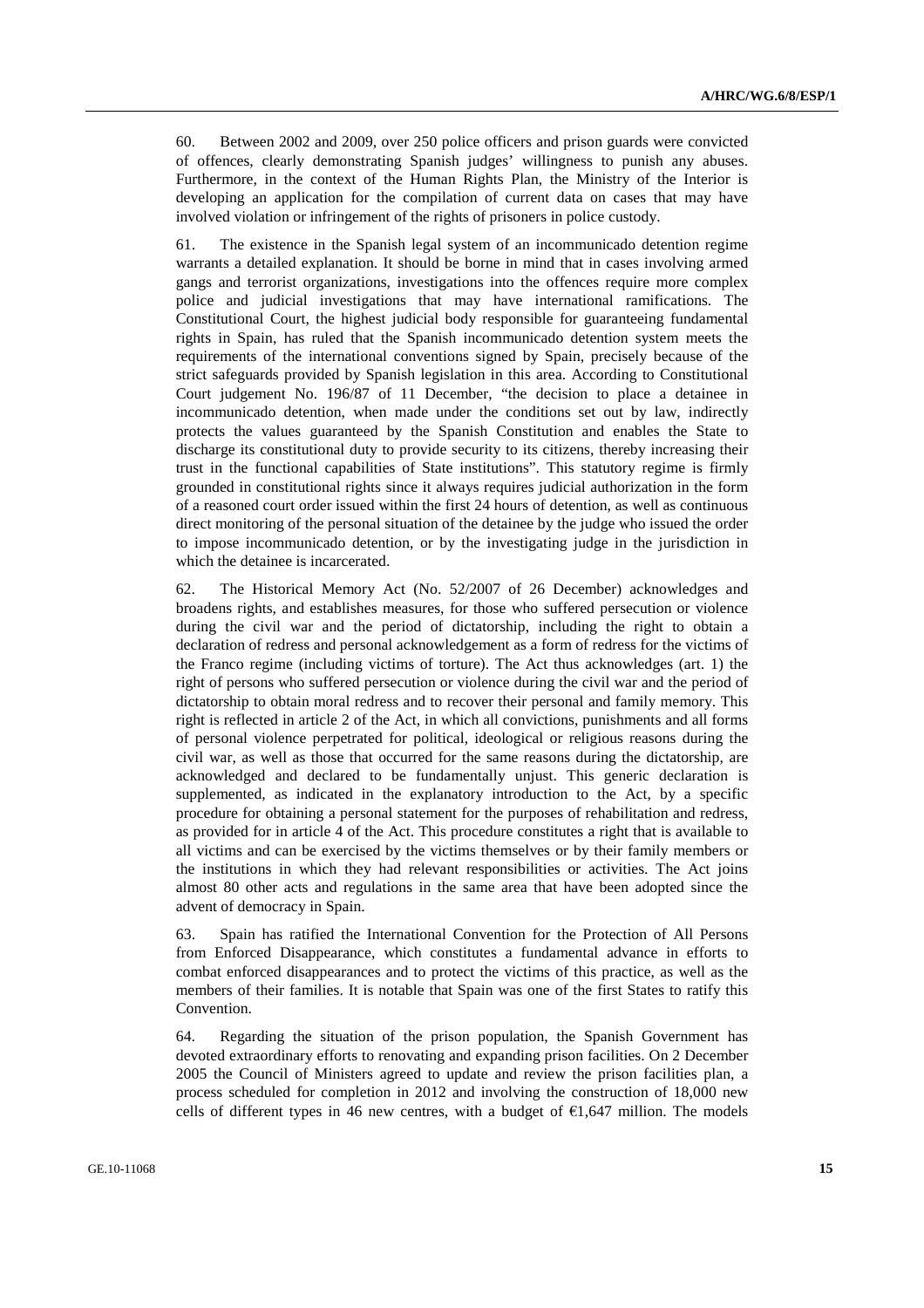under consideration for such centres combine the retributive aspect of sentences with the general preventive function thereof under the best possible conditions to ensure effective social rehabilitation of prisoners, which is the aim of prison sentences under the Spanish Constitution.

#### **J. Economic, social and cultural rights**

65. Spain was one of the first countries to ratify the International Covenant on Economic, Social and Cultural Rights (27 April 1977); this is clear evidence of Spain's commitment to the area of human rights.

66. As stated in article 1.1 of the Spanish Constitution, "Spain is hereby established as a social and democratic State, subject to the rule of law, which advocates freedom, justice, equality and political pluralism as the highest values of its legal system." This social State provides individuals with a wide range of economic, social and cultural rights, and the authorities are correspondingly responsible for guaranteeing those rights.

67. In this context, Spain makes great efforts to maintain the highest standards of social security benefits such as medical insurance, unemployment insurance, and disability and retirement pensions. Sustained and growing budgetary efforts have also been made to provide other benefits such as student scholarships, child benefits and housing subsidies. It should also be noted that Spain's public health and education systems are universal, free and of a high standard.

68. **Right to housing**: Housing policy is one of the Government's priorities. Royal Decree No. 553/2004 of 17 April created the Ministry of Housing, which is responsible for discharging the duties of the General State Administration in the area of housing and land, as defined in article 149.1 of the Spanish Constitution of 1978. The Ministry is responsible for proposing and carrying out Government policy in the area of access to housing, whether through ownership or rental; construction; urban planning; land use and architecture; and also for planning and scheduling the related investment. Active housing policies are comprehensive and efforts are being made to promote access by all individuals to adequate housing in a socially cohesive, more economically efficient and more environmentally friendly urban environment.<sup>9</sup>

69. **Right to education**: The right to education is governed by the Education Act (No. 2/2006), which ensures the consistency of the system across the autonomous communities to which responsibility for education is devolved. Schooling is currently compulsory up to age 16. To promote the enrolment of children from all families, "Educa" plans (the current plan is "Educa3") have been developed in an attempt to help families combine education with employment commitments and to respond to the growing demand for school places for children under the age of 3. In the latest *Education for All Global Monitoring Report* by the United Nations Educational, Scientific and Cultural Organization (UNESCO), Spain ranks third for school enrolment and sixth for survival rate to grade 5, with an Education For All Development Index (EDI) in which Spain is in seventeenth place (tied with the countries ranked fourteenth, fifteenth and sixteenth).

70. **Cultural rights**: The Spanish Constitution provides ample guarantees for cultural rights both at the regional level, where there are distinctive cultural communities, and in terms of access to culture in general. These principles have been supplemented by numerous laws governing areas such as the accessibility of reading materials (Act No. 10/2007) or the promotion of access to culture by persons with disabilities (Act No. 55/2007). This system has also been highly decentralized, which is why there are various support agreements and plans between the central Government and the autonomous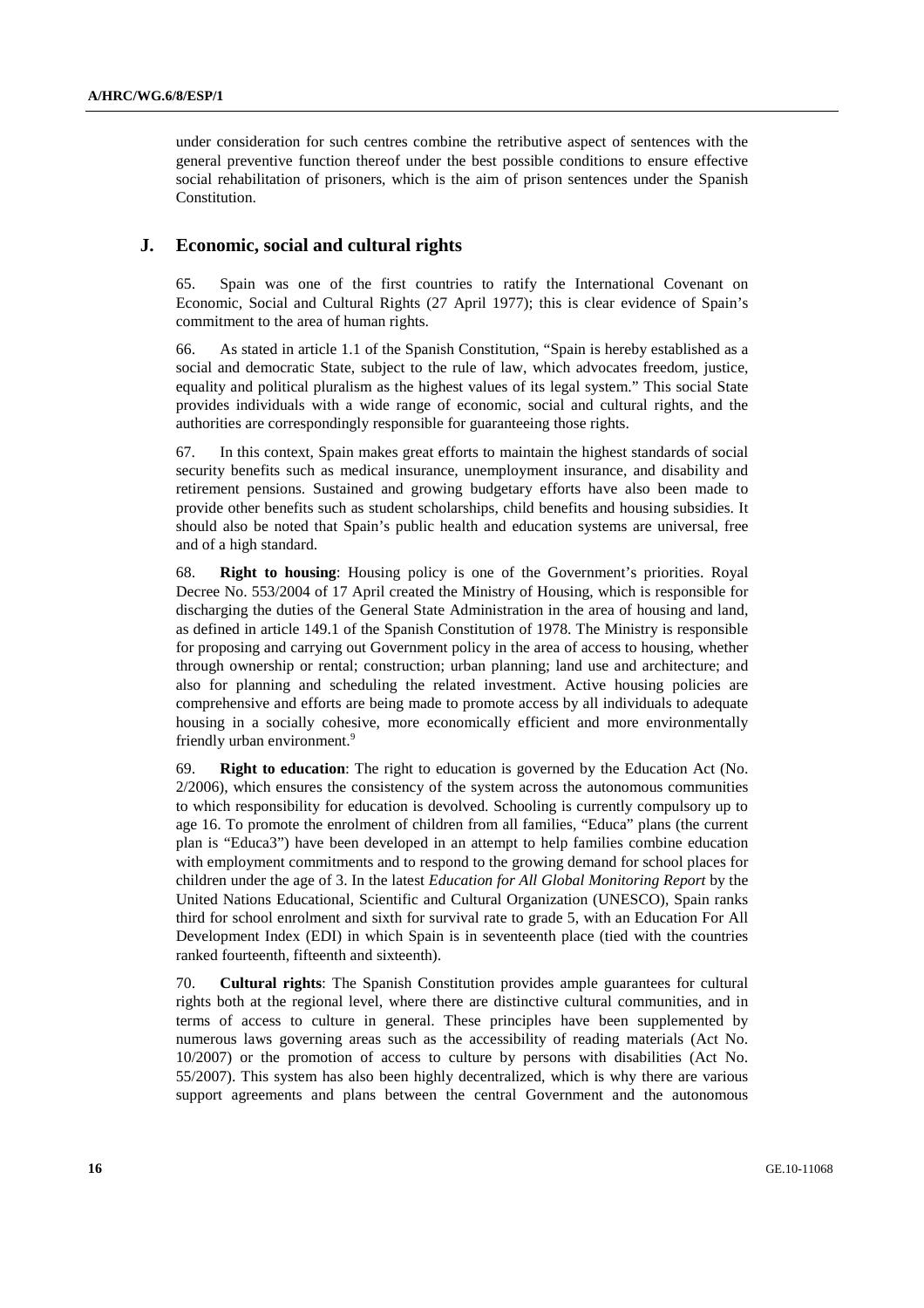communities (conference on the cultural sector, museum support agreements, agreements on organizing art festivals, etc.).

71. **Right to work**: The right to work is also found in the Spanish Constitution and is the subject of special attention from the State, particularly in two areas:

- In the area of work, Organization Act No. 3/2007 of 22 March, on effective equality between men and women, establishes a range of rights and obligations that aim to achieve equality and a balance between personal, family and working lives, and that cover concepts such as corporate social responsibility
- In the area of employment promotion, various programmes support female employment ("Virtual School for Equality", the female entrepreneur programme Soyempresaria.com), the employment of persons with disabilities (global strategy, plan of action, etc.), and employment in general (employment promotion programme, agreement on vocational training for employment, school workshops and training for a trade, etc.)

72. **Right to food**: Spain fully recognizes the right to food, which is covered by the right to health in the Constitution. Although there are no food shortages in Spain, the right to food is one of the principles underlying Spain's aid activities, including the third master plan for Spanish cooperation, which recognizes that Spain must contribute to food and nutritional security at a global level.

#### **K. Persons with disabilities, and dependent persons**

73. Action by the authorities to assist persons with disabilities and dependent persons has focused on two fundamental goals, namely greater inclusion of persons with disabilities in the workforce and the creation of a universal social services system for all dependent persons, taking into account their degree of dependence.

74. As far as persons with disabilities are concerned, and in light of the obligations stemming from the Convention on the Rights of Persons with Disabilities and the preexisting goals that Spain had set in its policies on persons with disabilities, Act No. 51/2003 of 2 December, on equal opportunity, non-discrimination and universal accessibility for persons with disabilities, aims to "establish measures to guarantee and give effect to the right to equality of opportunity for disabled persons, according to articles 9.2, 10, 14 and 49 of the Spanish Constitution".10

75. Act No. 43/2006 included persons with disabilities in the general employment promotion programme. Subsidies for the long-term and temporary recruitment of such persons were governed by different regulations; the Act brought together those concerning regular employment, sheltered employment and temporary contracts intended to promote the recruitment of persons with disabilities. In implementing Act No. 43/2006, the Government, working together with employers' and trade union organizations, associations representing persons with disabilities and the autonomous communities, developed a general strategy for the employment of persons with disabilities, and this was adopted by the Council of Ministers on 26 September 2008. The strategy is scheduled to last until 2012 and comprises 93 components grouped under 7 operational goals and 2 overall goals, namely, increasing the number of persons with disabilities in the workforce and enhancing the quality of their employment. The inclusion of persons with disabilities in the workforce is governed by Royal Decree No. 870/2007 on the regulation of assisted employment.

76. On 10 July 2009 the Council of Ministers adopted the third plan of action for persons with disabilities, intended to promote autonomy so that persons with disabilities can benefit from all equal opportunity policies. The plan acknowledges disability as a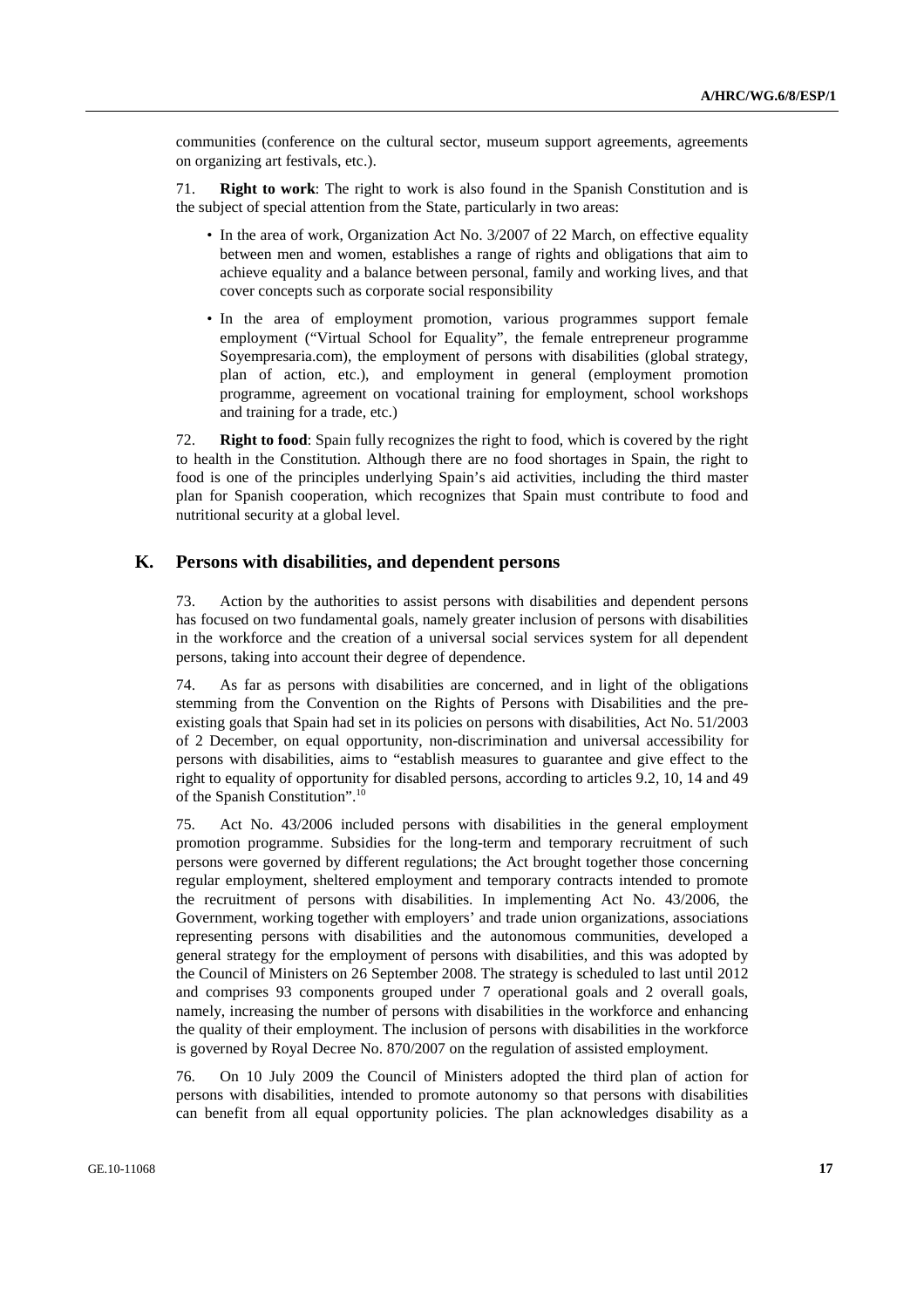component of human diversity and thus aims to promote cohesiveness in a complex society. As a governmental strategy, it is binding on the Government and acts as a set of guidelines for the policies of the autonomous communities and NGOs. The plan is supplemented by the plan of action for women with disabilities (2005–2008) and the first national accessibility plan (2004–2012).

77. In the area of dependence, it should be noted that in the last two years the basis has been laid for a national dependence scheme, which is viewed as the fourth pillar of the Spanish welfare State and which is currently being implemented. Act No. 39/2006 of 14 December, on the promotion of personal autonomy and care of dependent persons, acknowledges the rights of dependent persons as citizens' rights, and defines a system of social services provided by the public authorities. The latest statistical data show the current state of implementation of the Act: over 1 million people have applied for recognition as dependent persons, and by 1 July 2009 over 85 per cent of the applications had been assessed and 442,682 benefits validated.

### **V. Priorities in the area of human rights at the international level**

78. Spain will stand as a candidate for the Human Rights Council in May 2010. As part of its campaign, Spain has been advocating a strengthening of the current Human Rights Council mechanisms, particularly the universal periodic review, as well as the special procedures, while making them less political, more civic-oriented and closer to the needs of individuals. It is also seeking a more effective multilateralism that would consolidate the Council and where possible enhance its functioning. In 2011, Spain will contribute to a constructive review of the Human Rights Council.

79. Spain has resolved to support any initiative to abolish the death penalty. Consequently, at the beginning of the sixty-third session of the General Assembly, the Prime Minister reiterated Spain's commitment to the abolition of capital punishment and its wish that 2015 should be the year when a universal moratorium on the death penalty is declared. Spain is also making efforts in this area within the European Union and consequently voted in favour of General Assembly resolutions 62/149 of December 2007 and 63/168 of December 2008, which were sponsored by the European Union. These resolutions condemned capital punishment and called for the establishment of a United Nations moratorium. It was also one of Spain's priorities, during its chairmanship of the Committee of Ministers of the Council of Europe, from November 2008 until May 2009, to convert the moratorium into a permanent abolition of the death penalty and encourage other international organizations to follow suit. Spain has announced the creation of an international commission for the universal abolition of the death penalty.

80. It is vitally important to fight for women's rights in all areas, but especially in areas such as health and education. In this connection, Spain supports numerous cooperation programmes in Ibero-America, Africa and Asia. It is also important to integrate women into the labour market under the same conditions, and with the same labour and social rights, as men. Efforts to combat gender-based violence are a key part of efforts to combat discrimination against women. Spain has much to contribute in this area given the resolute measures it has adopted in recent years. Although these measures have not eliminated the problem entirely, they have made a decisive contribution to ensuring much greater awareness of it in Spanish society, which is a prerequisite for eradicating the problem completely.

81. The implementation of the Convention on the Rights of Persons with Disabilities and its Optional Protocol must be supported. Spain has been exemplary in many ways in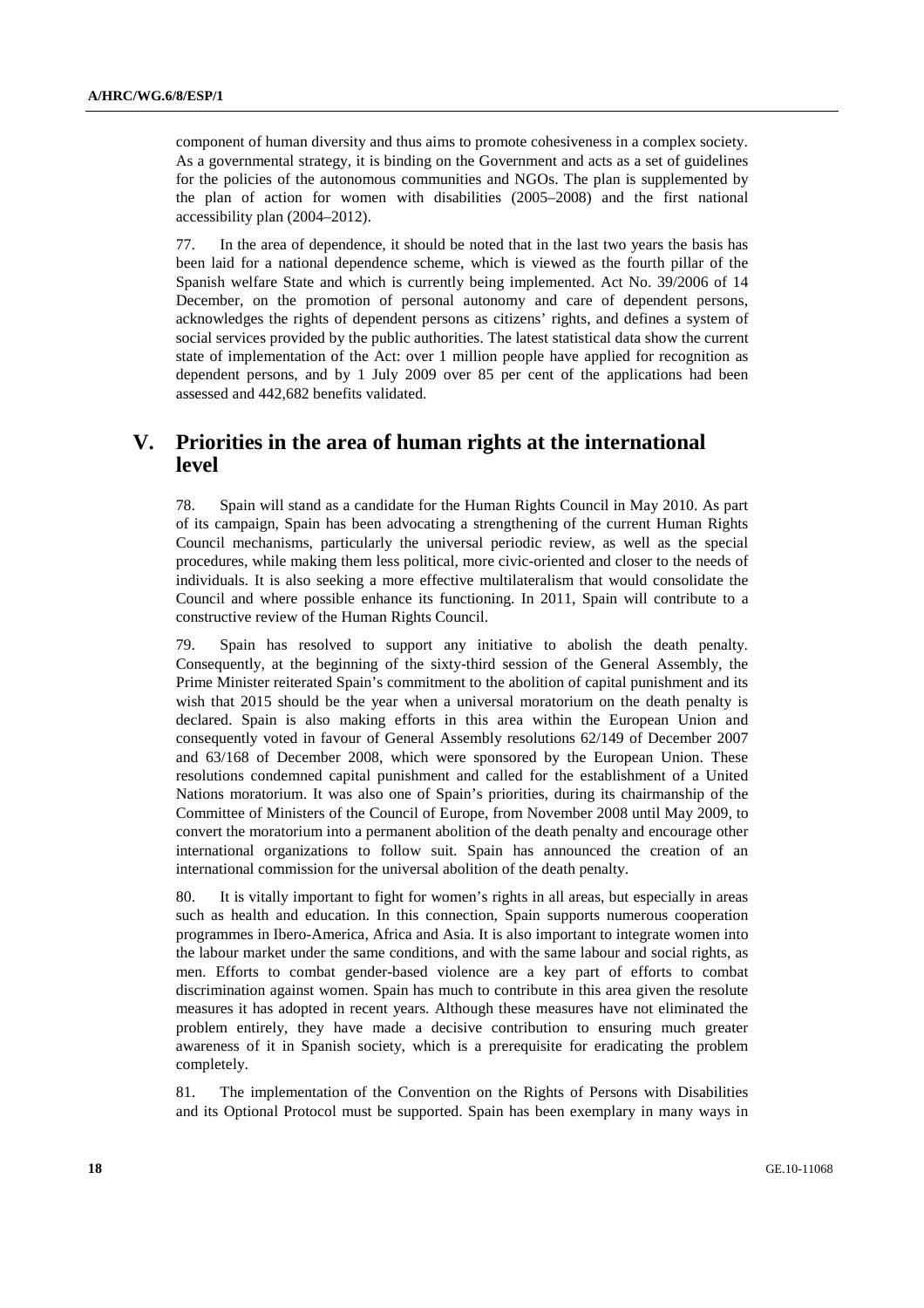the area of the social integration of persons with disabilities, thanks to the admirable work started many years ago by organizations such as the Spanish National Organization for the Blind (ONCE). This sterling work is ongoing and has been supported through the legislative and budgetary measures adopted by successive Governments through the State Secretariat for Social Policy, currently integrated in the form of a general secretariat in the Ministry of Health and Social Policy.

82. It is important to promote universal implementation of the various international treaties and agreements on combating torture, such as the European Convention on Human Rights, the European Convention for the Prevention of Torture and Inhuman or Degrading Treatment or Punishment, and the 1984 Convention against Torture and Other Cruel, Inhuman or Degrading Treatment or Punishment, and the Optional Protocol thereto. All these instruments have already been ratified by Spain. Spain's commitment to combating torture is reflected, as already mentioned in paragraph 59 of the present report, in the recent adoption (on 3 November 2009) of a national mechanism for the prevention of torture, and the implementation of the various measures contained in the Human Rights Plan, including the increasingly widespread use of the system for video recording persons held in incommunicado detention from the moment they are brought into the police station until they are heard by a judge.

83. For the Spanish Government, the protection of the rights of the child is a key goal of both its domestic and foreign policies, as reflected in the Human Rights Plan and promoted in bilateral talks on human rights. As a State party to the Convention on the Rights of the Child and the optional protocols thereto (on the sale of children, child prostitution and child pornography, and on the involvement of children in armed conflict), Spain has submitted the relevant periodic reports and welcomes the recommendations related to them.

84. In accordance with the international community's commitments to fully attaining the Millennium Development Goals, and particularly the goal of halving, by 2015, the proportion of the population without sustainable access to safe drinking water and basic sanitation, as established in Goal 7, Spain has launched (together with Germany) an initiative within the framework of the United Nations on human rights obligations relating to access to safe drinking water and basic sanitation. The main goal of this initiative is to achieve recognition of the human right to water, i.e. access to safe drinking water and sanitation. Spain strongly supports the independent expert's mandate to achieve this goal as quickly as possible. $^{11}$ 

## **VI. Conclusion**

85. **Spain maintains a high level of commitment to and respect for human rights. The changes that occurred in the area of civil and political rights at the end of the 1970s with the transition from a dictatorship to the current democracy were particularly remarkable, but recent years have seen a marked entrenchment of economic, social and cultural rights. In this regard, it should be recalled that the adoption of the Dependence Act which, in spite of the budgetary restrictions of the past year, continues to consolidate the support given to dependent persons as a new pillar of the welfare State, alongside health care (universal coverage in Spain), education and housing (unstinting efforts by the Government to make housing accessible to as many people as possible, through a dedicated Ministry of Housing).** 

86. **Human rights have become an absolute priority of Spain's foreign policy, as demonstrated by national initiatives that are universal in scope, such as the initiative against the death penalty launched by the Office of the Prime Minister. The initiative seeks the immediate abolition of the death penalty for minors and persons with**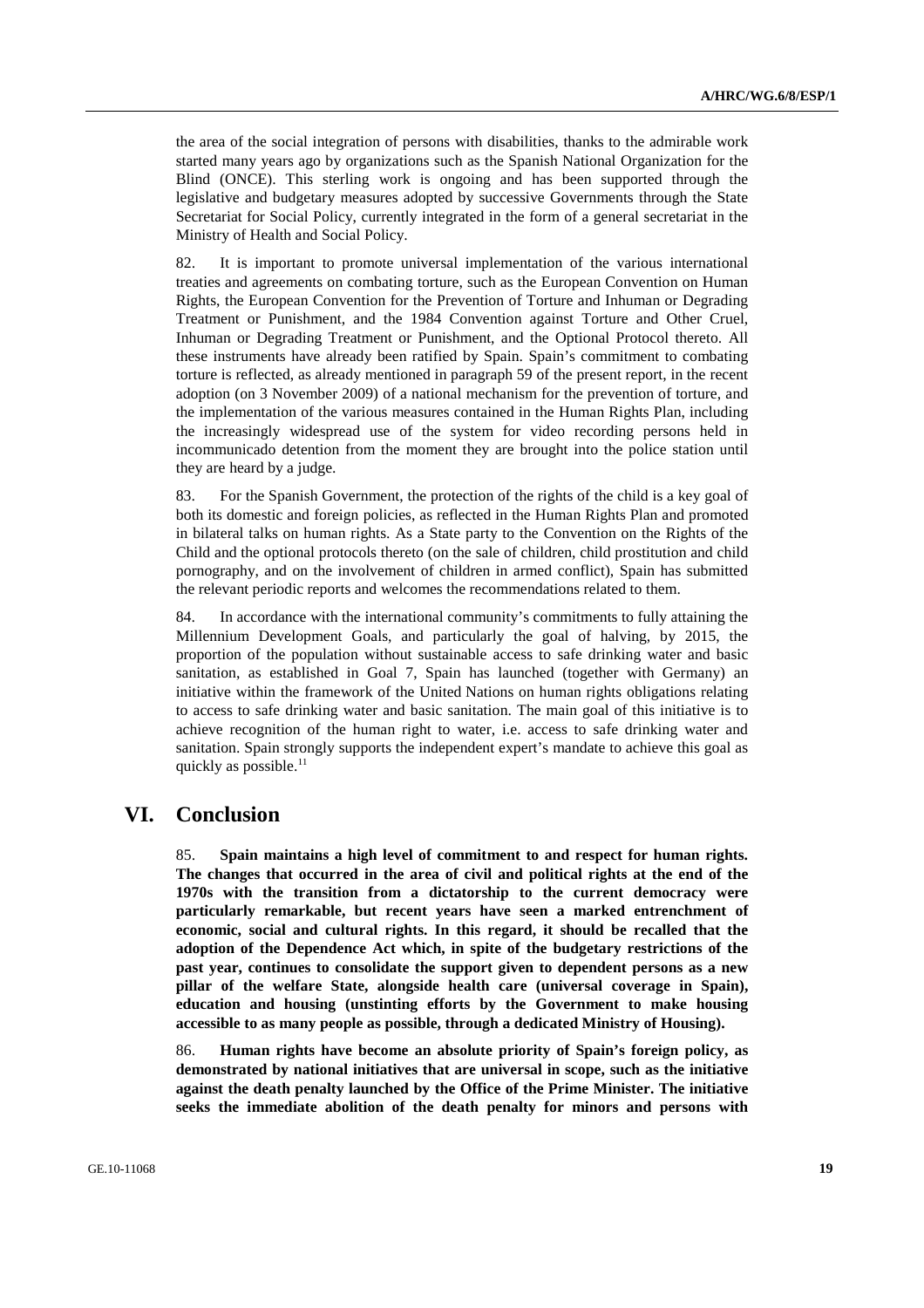**disabilities, and a moratorium covering all cases by 2015. The current Spanish Presidency of the European Union is determinedly promoting human rights policies in the European Union, and Spain is also acting through the United Nations with initiatives such as the one seeking recognition of the right to access to safe drinking water and sanitation as a basic and fundamental human right.** 

87. **Finally, Spain wishes to emphasize the importance of the universal periodic review mechanism as a fundamental mechanism for monitoring observance of human rights by all States Members of the United Nations. Spain has demonstrated its respect for human rights through the painstaking process of preparing the present report, a process which began one year ago and involved numerous departments, the Office of the Ombudsman and civil society organizations. Spain is grateful for this opportunity to make all other States cognizant of the current human rights situation in Spain and the progress made over the last three decades, in spite of the attacks on Spanish democracy and the rule of law in Spain by indiscriminate acts of terrorism that deny the first and most fundamental human right, namely the right to life. Spain encourages the Human Rights Council to continue with the universal review mechanism and to improve it in those areas where States consider, by consensus, that there is room for improvement. A good opportunity to do this will come next year when the functioning of the Council is reviewed.** 

#### *Notes*

- 1 El Plan propone dos *ejes prioritarios*:
	- *Igualdad*, no discriminación e integración de las personas: igualdad de oportunidades, derechos de las mujeres, lucha contra la discriminación por razones de orientación sexual, integración de personas migrantes, integración de las personas pertenecientes a minorías étnicas, religiosas, lingüísticas y culturales
	- *Garantías* de protección de los derechos humanos: el Gobierno concibe el Plan de Derechos Humanos como un mecanismo más para su garantía, pues a lo largo del texto se establece una
- lista de 172 compromisos concretos 2 En este último ámbito destacan los siguientes acuerdos:
	- Convenio para la Prevención y Sanción del Delito de Genocidio (1948)
	- Convenio sobre los Derechos Políticos de la Mujer (1953)
	- Pacto Internacional de Derechos Civiles y Políticos (1966) y sus Protocolos Facultativos (1966 y 1989)
	- Pacto Internacional de Derechos Económicos, Sociales y Culturales (1966). Además, ha firmado el Protocolo Facultativo al Pacto Internacional de Derechos Económicos, Sociales y Culturales (2008), cuya ratificación está en trámite
	- Convención sobre la Eliminación de Todas las Formas de Discriminación contra la Mujer (1979) y su Protocolo Facultativo (1999)
	- Convención sobre los Derechos del Niño (1989) y sus dos Protocolos Facultativos de 2000 (sobre venta de niños, prostitución infantil y utilización de niños en la pornografía; y sobre participación de niños en conflictos armados)
	- Convención Internacional sobre la Eliminación de Todas las Formas de Discriminación Racial (1966)
	- Convención contra la Tortura y Otros Tratos o Penas Crueles, Inhumanos o Degradantes (1984) (España ha efectuado la declaración prevista en su artículo 22, por la que se reconoce la competencia del Comité contra la Tortura para examinar las denuncias de violaciones de la Convención enviadas a título individual) y su Protocolo Facultativo (2002)
	- Convención sobre el Estatuto de los Refugiados (1951) y su Protocolo (1967)
	- Convención sobre el Estatuto de los Apátridas (1954)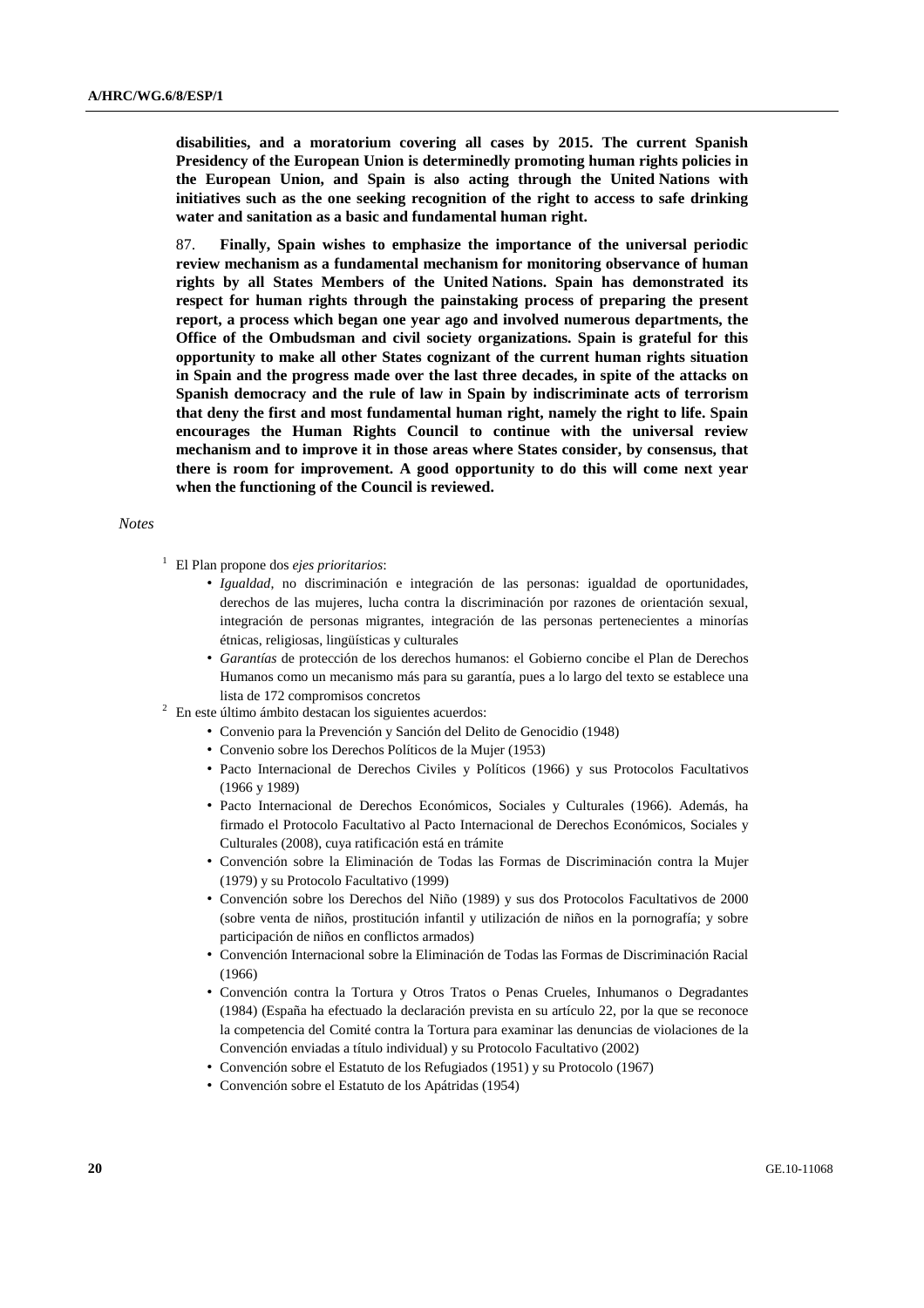- Estatuto de Roma de la Corte Penal Internacional (1998) y Acuerdo sobre Privilegios e Inmunidades de la Corte Penal Internacional (2002)
- Convención contra la delincuencia organizada transnacional, (2000) y los Protocolos para prevenir, reprimir y sancionar la trata de personas, especialmente mujeres y niños y contra el tráfico de migrantes por tierra, mar y aire
- Convención Internacional de NNUU sobre los Derechos de las personas con discapacidad, ratificada por España el 3 de diciembre de 2007 y que entró en vigor en mayo de 2008 y su protocolo facultative
- Convención Internacional para la Protección de todas las Personas contra las Desapariciones Forzadas (2006)
- Convención sobre Municiones en Racimo, ratificada por España en Junio 2009 3
- En concreto, los más recientes han sido: 3º y 4º informes al CRC (enero 2008); 5º Informe al CDH (febrero 2008); 5º informe al CAT (febrero 2008); 6º Informe al CEDAW (abril 2008); 18º,19º y 20º informes al CERD (enero 2009); 5º informe al CESCR (junio 2009). Más aún, España ha recibido a diversos Relatores Especiales (R.E.) de Naciones Unidas sobre Derechos Humanos: R.E. sobre Derechos de los Migrantes (Dña. Gabriela Rodríguez) en septiembre de 2003; R.E. contra la Tortura (D. Theo van Boven) en octubre de 2003; R.E. para el Derecho a la Vivienda (D. Miloon Kothari) en noviembre de 2007; R.E. sobre la Promoción de los Derechos Humanos y las Libertades Fundamentales en la Lucha contra el Terrorismo (D. Martin Scheinin) en mayo de 2008. 4
- Conscientes de la importancia del ámbito local para los procesos de integración de inmigrantes, se está apoyando la realización de proyectos innovadores por parte de las entidades locales (Ayuntamientos, Mancomunidades y Comarcas). Los programas subvencionados están encaminados a favorecer la inclusión social de las personas extranjeras, actuar en barrios con alta presencia de población inmigrante para evitar conflictos de índole intercultural, desarrollar actuaciones de sensibilización hacia la población autóctona, promover la participación social de las personas extranjeras y apoyar los procesos de reagrupación familiar. Anualmente se subvencionan aproximadamente 200 programas en unos 130 municipios. 5
- La Dirección General de Integración de los Inmigrantes ha resultado adjudicataria de un programa europeo en materia de sensibilización a través del cual se ha elaborado una "Guía para el diseño y la elaboración de planes locales de sensibilización", de la que se van a distribuir 4.000 ejemplares en castellano, con un CD en el que se encuentra traducida al inglés, catalán, gallego y euskera. También hay que mencionar el programa "Living Together", "Viviendo juntos: Ciudadanía Europea contra el Racismo y la Xenofobia" cuyo objetivo general es colaborar en la promoción de un discurso europeo de tolerancia, basado en la generación de argumentos de convivencia y respeto, reconocimiento de la diferencia y construcción de una ciudadanía europea alejada de cualquier forma de racismo y xenofobia. Se ha realizado un trabajo transnacional con grupos de discusión. y se han identificado y elaborado propuestas de argumentos comunes de convivencia y respeto, reconocimiento de la
- diferencia y construcción de una ciudadanía europea. 6 El mencionado Programa, actualmente adscrito al Ministerio de Sanidad y Política Social, persigue mejorar la calidad de vida de los gitanos, lograr una mayor participación en la vida pública y social propiciando una mejor convivencia intercultural, al mismo tiempo que se lucha contra las actitudes y manifestaciones discriminatorias y/o racistas hacia esta población. La función principal del Programa es la promoción y financiación de programas compensatorios con medidas positivas para el desarrollo social de las comunidades gitanas, impulsando la coordinación de las actuaciones de las distintas administraciones públicas y de éstas con las organizaciones representativas del colectivo gitano.<br>7 Los objetivos principales del plan serán los siguientes:
- Los objetivos principales del plan serán los siguientes:
	- Diseñar las estrategias en los que han de basarse las políticas dirigidas a la comunidad gitana, basadas en los principios de igualdad de trato y no discriminación
	- Determinar y coordinar los ámbitos de intervención, a fin de que puedan ejercer sus derechos al acceso de bienes y servicios
	- Contribuir a impulsar la política europea a favor de la población gitana y participar en el desarrollo de la misma
- Se articula a través de cinco áreas de actuación:• Sensibilización, prevención e investigación (elaboración de códigos de buenas prácticas para la investigación, de estudios e investigaciones,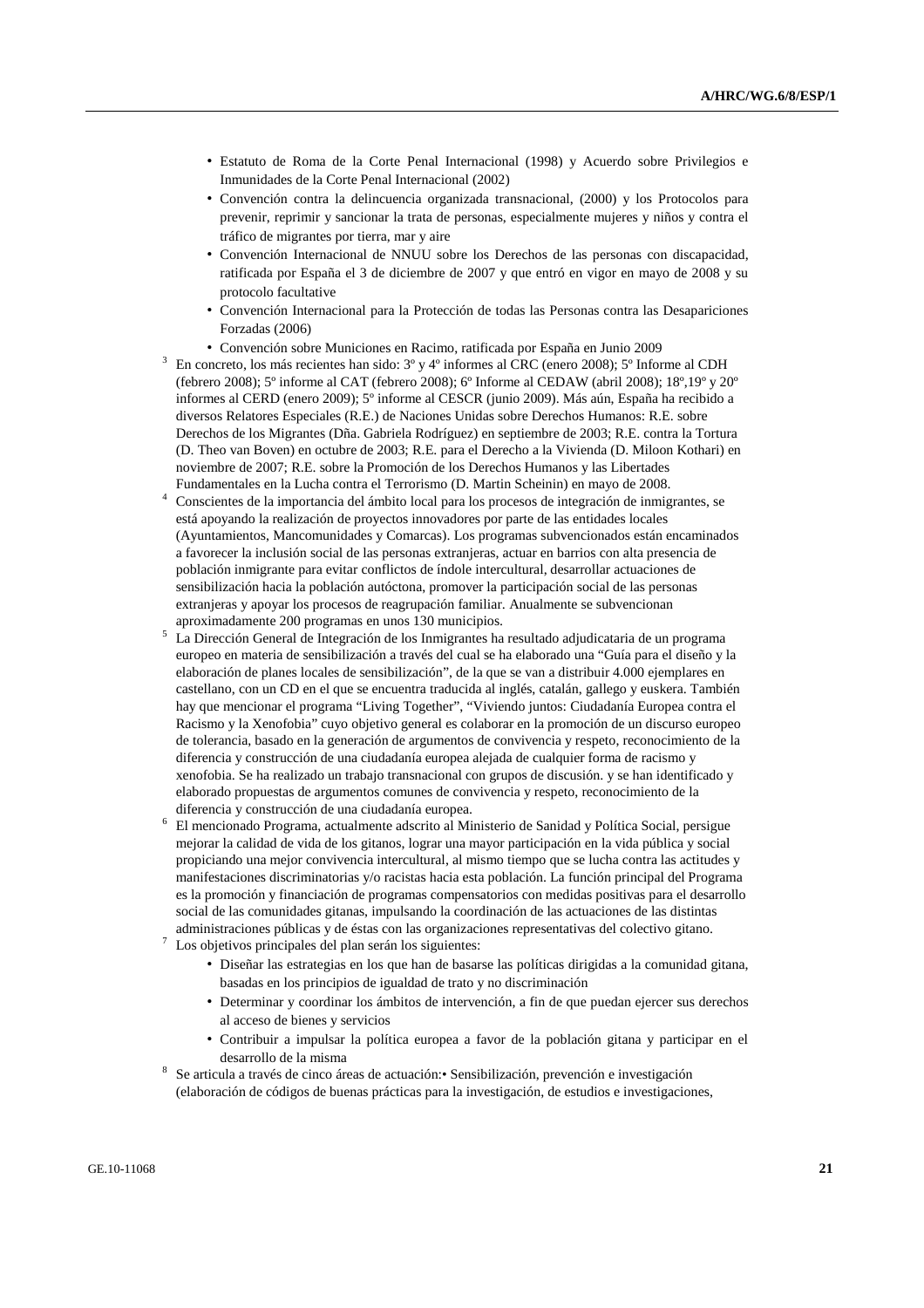mejora de la atención a las víctimas, campañas de información, cursos y seminarios, etc.):

- Educación y formación (programas de información y concienciación en los centros de enseñanza, conferencias y coloquios para padres y educadores, etc.)
- Asistencia y protección a las víctimas (guía para mejorar los servicios telefónicos de atención a las víctimas, asistencia jurídica especializada y en su propio idioma a las víctimas, simplificación de los procedimientos para la concesión de permisos de trabajo y de residencia y potenciación de la colaboración con los países de origen, etc.)
- Medidas legislativas y procedimentales (mejora y sistematización de los procedimientos de actuación policial, proporcionar a la víctima una atención inmediata y adecuada, mejora de la detección de situaciones de trata de seres humanos, etc.)
- Coordinación y cooperación (potenciar la coordinación policial en el ámbito nacional e internacional, incrementar la colaboración con las ONG que presten apoyo y servicios a las
- víctimas, etc.) 9 En tales sentidos, la normativa más reciente y relevante es la que se relaciona a continuación:
	- Real Decreto Legislativo 2/2008, de 20 de junio, por el que se aprueba el texto refundido de la Ley de suelo. Esta ley tiene por objeto regular las condiciones básicas que garantizan la igualdad en el ejercicio de los derechos y en el cumplimiento de los deberes constitucionales relacionados con el suelo en todo el territorio español.
	- Real Decreto 2066/2008, de 12 de diciembre, por el que se regula el Plan Estatal de Vivienda y Rehabilitación 2009-2012. El principal objetivo de este Plan es garantizar la libertad de elegir el modelo de acceso a la vivienda que mejor se adapte a las necesidades, circunstancias, preferencias, o capacidad económica de los demandantes de vivienda.
	- Decretos de las Comunidades Autónomas que, por una parte, implementan en sus respectivos ámbitos territoriales el citado Plan Estatal; y, por otra, aprueban sus propios planes autonómicos.
	- Real Decreto 1472/2007, de 2 de noviembre, por el que se regula la Renta Básica de Emancipación de los Jóvenes, que contiene un conjunto de ayudas directas del Estado como apoyo económico para el pago del alquiler de la vivienda que constituye el domicilio habitual
- y permanente de dicho sector de ciudadanos. 10 Como desarrollos más importantes de esta Ley se pueden mencionar los siguientes:
	- La constitución del Consejo Nacional de Discapacidad (Real Decreto 1865/2004 de 6 de septiembre, publicado en el BOE 7/9/2006), como órgano colegiado interministerial, de carácter consultivo.
	- La creación de la Oficina Permanente Especializada del Consejo Nacional de Discapacidad, con carácter técnico especializado, donde se puede denunciar cualquier situación de discriminación. (Orden Ministerial del TAS/736/2005 de 17 de marzo, publicada en el BOE 26 de marzo de 2005).
	- La legislación es sumamente amplia, ya que tanto los Reales Decretos 366/2007, 505/2007, 1544/2007 y 1417/20006 como las Leyes 43/2006, 27/2007, 49/2007 establecen el marco jurídico favorable para las personas con discapacidad.
	- Fomento de la inclusión de la perspectiva de discapacidad y género, con carácter transversal, en las iniciativas legislativas, planes y programas dirigidos a la población en general., así como seguimiento de la aplicación en la normativa española de este principio recogido en las
- obligaciones de la Convención de NNUU citada. 11 Por lo que atañe a la dimensión comunitaria (Unión Europea) es importante señalar las importantes novedades que, en el ámbito de los derechos fundamentales, aporta la reciente aprobación del Tratado de Lisboa, concretamente sus artículos 1 bis, 2, 6, 10 A y 188 N. Especial mención merece su artículo 6.2, que establece que la Unión se adherirá al Convenio Europeo para la Protección de los Derechos Humanos y de las Libertades Fundamentales. Así mismo, el nuevo Tratado concede a la Carta de los Derechos Fundamentales de la Unión Europea rango de Derecho primario, pasando sus disposiciones a ser jurídicamente vinculantes. Constituye una de las prioridades de la Presidencia española del Consejo de la UE en el primer semestre de 2010 precisamente el inicio e impulso del procedimiento